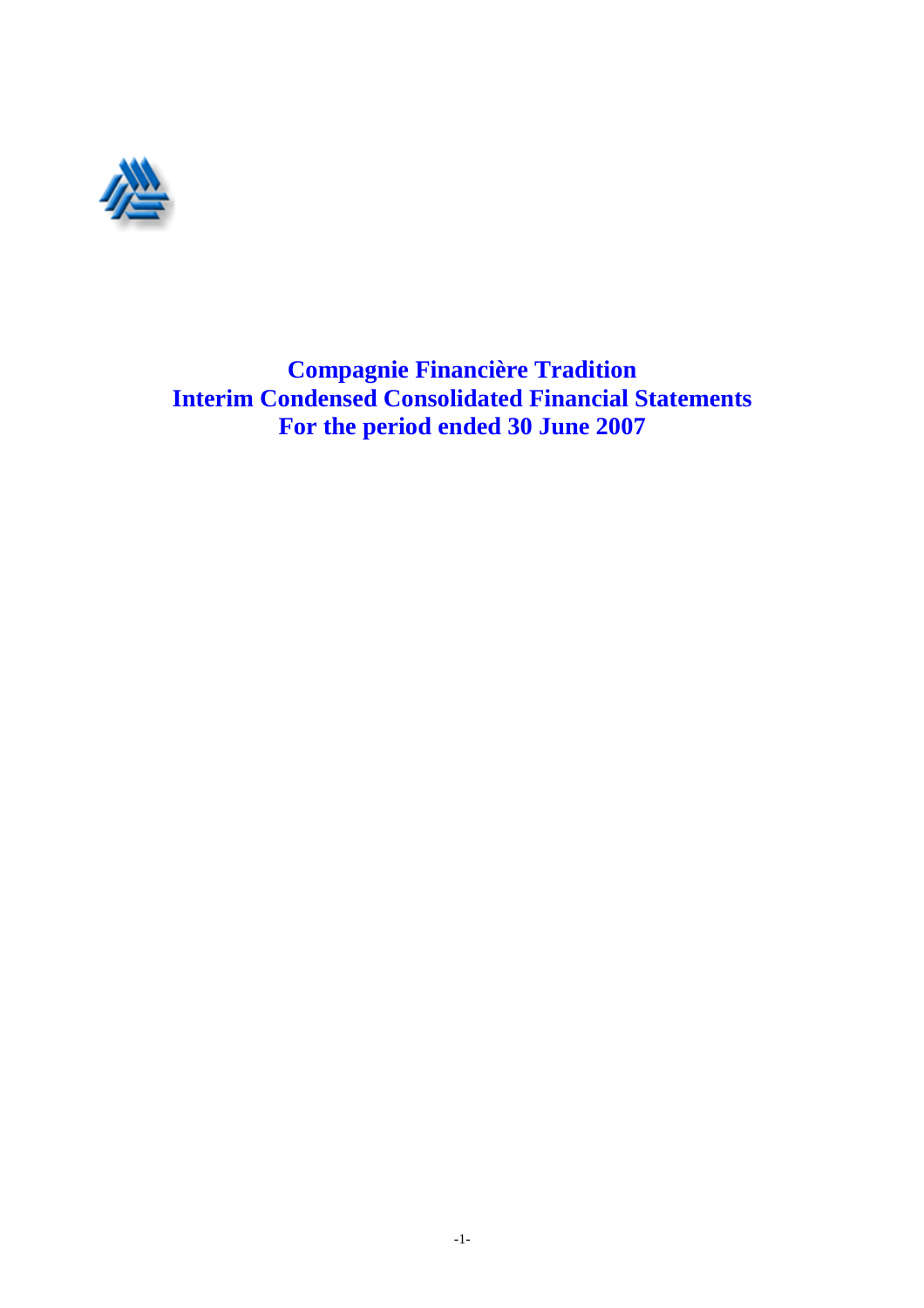■ Ernst & Young S.A. Place Chauderon 18 Case postale CH-1002 Lausanne

■ Telephone +41 58 286 51 11 Fax +41 58 286 51 01 www.ey.com/ch

To the attention of the Board of Directors of

**Compagnie Financière Tradition, Lausanne**  Lausanne, 29 August 2007

# **Review report on the interim condensed consolidated financial statements**

## *Introduction*

We have reviewed the accompanying interim consolidated balance sheet of Compagnie Financière Tradition and its subsidiaries (the "Group") as at 30 June 2007 and the related interim consolidated statement of income, cash flows and changes in equity for the six-month period then ended and explanatory notes (pages 6 to 18).

Management is responsible for the preparation and presentation of these interim condensed consolidated financial statements in accordance with International Financial Reporting Standard IAS 34 Interim Financial Reporting ("IAS 34"). Our responsibility is to express a conclusion on these interim condensed consolidated financial statements based on our review.

### *Scope of Review*

We conducted our review in accordance with International Standard on Review Engagements 2410, "Review of Interim Financial Information Performed by the Independent Auditor of the Entity"*.* A review of interim financial information consists of making inquiries, primarily of persons responsible for financial and accounting matters, and applying analytical and other review procedures. A review is substantially less in scope than an audit conducted in accordance with International Standards on Auditing and consequently does not enable us to obtain assurance that we would become aware of all significant matters that might be identified in an audit. Accordingly, we do not express an audit opinion.

## *Conclusion*

Based on our review, nothing has come to our attention that causes us to believe that the accompanying interim condensed consolidated financial statements are not prepared, in all material respects, in accordance with IAS 34.

<sup>-</sup> Offices in Aarau, Baden, Basel, Berne, Geneva, Lausanne, Lucerne, Lugano, St.Gallen, Zug, Zurich. **EF** Member of the Swiss Chamber of Auditors.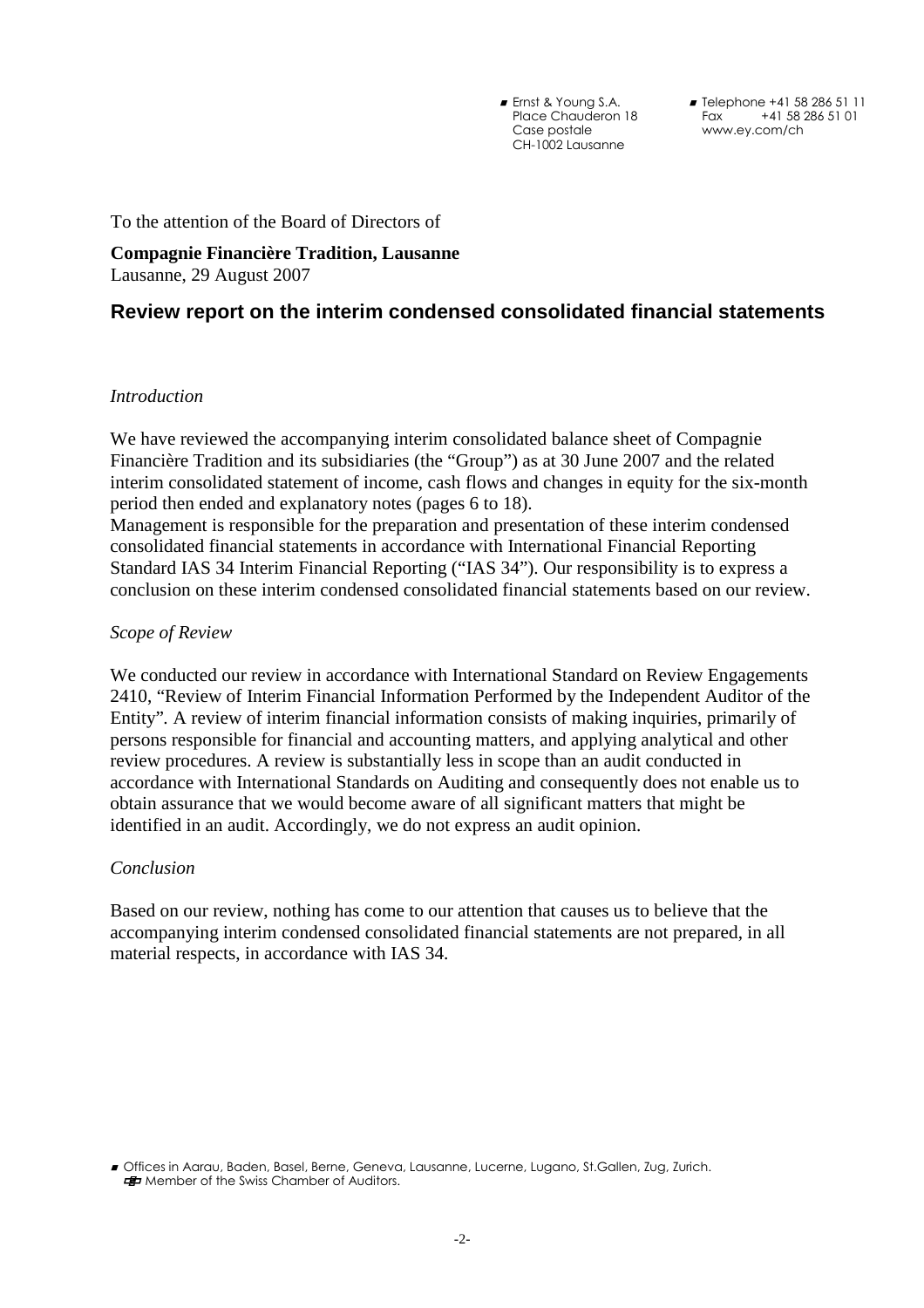Certified Accountant (in charge of the review)

Hans Isler Fredi Widmann Certified Public Accountant

# **Annexes:**

– Interim condensed consolidated financial statements (income statement, balance sheet, cash flow statement, changes in shareholders equity, and explanatory notes.)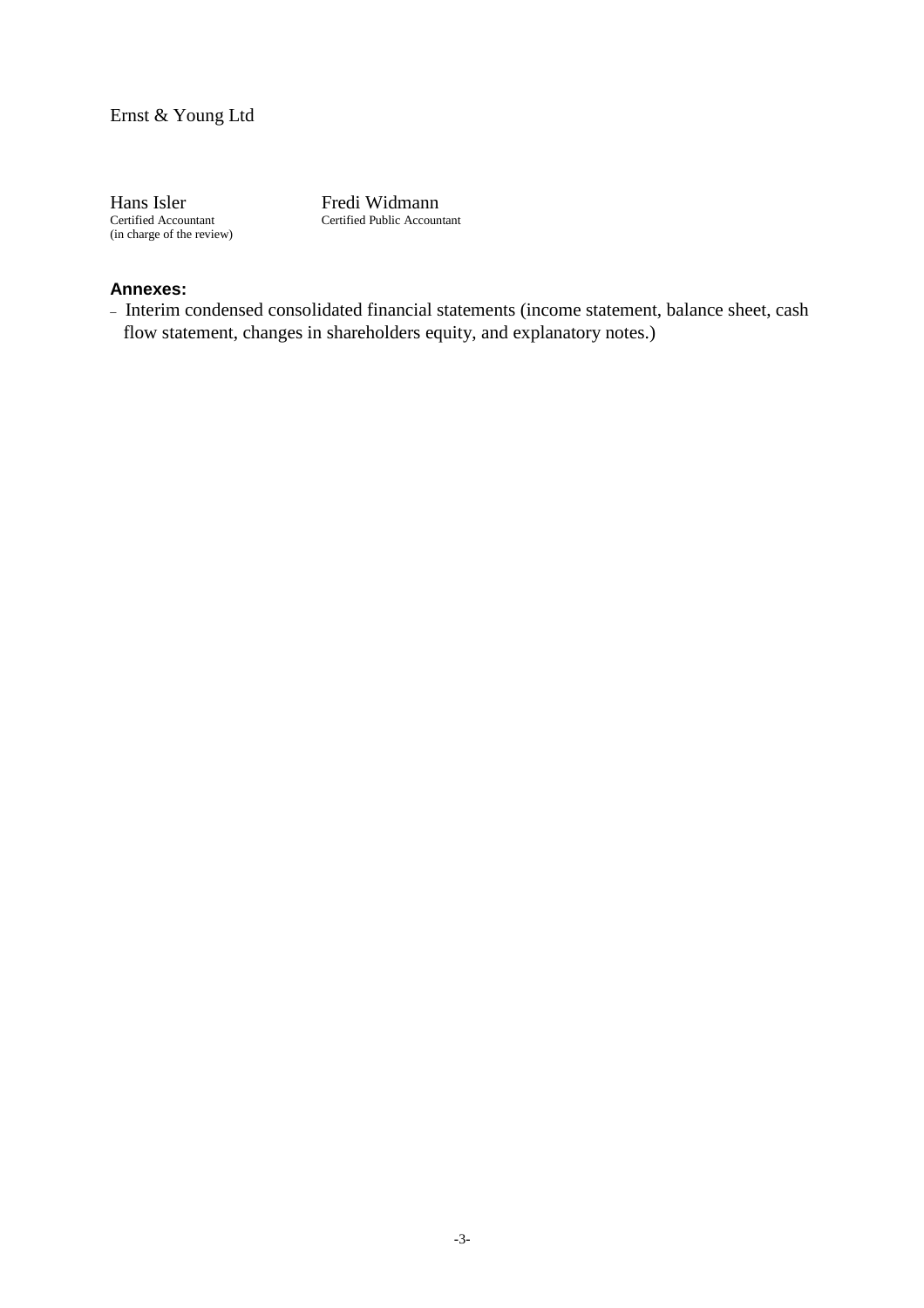# **Activity Report – First Half 2007**

*The accounting policies applied in the preparation of the interim condensed consolidated financial statements for the six-month period ending 30 June 2007 are identical to those in effect at 31 December 2006. However, comparative figures for 2006 were adjusted following Compagnie Financière Tradition's decision in 2006 to dispose of its retail subsidiaries in Europe and the Americas.*

#### **First-half turnover was CHF 676.7 million, a rise of 17.3% at current exchange rates compared with H1 2006.**

Consolidated turnover rose 17.3% to CHF 676.7 million from CHF 577.1 million a year ago. This represents an increase of 17.0% at constant exchange rates.

|                          | rates            |                  | Currencies and interest Securities and security Commodities and other | derivatives     | activities       |                  |                    | <b>Total</b>       |
|--------------------------|------------------|------------------|-----------------------------------------------------------------------|-----------------|------------------|------------------|--------------------|--------------------|
| <b>CHF 000</b>           | 30 June<br>2007  | 30 June<br>2006  | 30 June<br>2007                                                       | 30 June<br>2006 | 30 June<br>2007  | 30 June<br>2006  | 30 June<br>2007    | 30 June<br>2006    |
| Europe                   | 136,085          | 129,416          | 153,905                                                               | 122,201         | 32,912           | 21,748           | 322,902            | 273,365            |
| Americas<br>Asia-Pacific | 82,103<br>86,178 | 77,573<br>96,399 | 96,002<br>9,725                                                       | 67,197<br>4,236 | 39,672<br>40,104 | 34,880<br>23,479 | 217,777<br>136,007 | 179,651<br>124,113 |
| <b>TOTAL</b>             | 304,366          | 303,388          | 259,632                                                               | 193,634         | 112,688          | 80,107           | 676.686            | 577,129            |

Globally, the segmental and geographical analysis of consolidated turnover is as follows:

"Currencies and interest rates" covers operations in the money markets, interest rate and currency derivatives, as well as spot and forward forex trading. "Securities and security derivatives" comprises interest rate and equity activities in the futures markets, and broking operations in equities, government and corporate bonds, credit derivatives and repos, as well as corresponding derivatives. "Commodities and other activities" includes broking activities in energy and precious metals, as well as income from brokerage activities for retail customers through trading platforms specialised in forex operations in Asia.

Turnover in **Europe** grew by 18.1% (12.3% at constant exchange rates). Operations conducted from London grew by 20.4% (14.0% at constant exchange rates). This performance was mainly driven by the securities and security derivatives sector, which posted a rise of 25.9% (19.9% at constant exchange rates) and commodities, which grew by 51.3% (45.6% at constant exchange rates). Turnover for the currencies and interest rates segment grew by 5.2% (-0.5% at constant exchange rates) despite low trading volumes in the financial markets.

Operations in the **Americas** were up strongly with turnover increasing by 21.2% (25.7% at constant exchange rates). The securities and security derivatives sector registered an exceptional performance of 42.9% (48.0% at constant exchange rates) on the back of rising markets, but also thanks to Compagnie Financière Tradition's increased market share in the sector following an active recruitment policy. Currencies and interest rates, and commodities and other activities grew by 5.8% and 13.7% respectively (9.9% and 17.8% at constant exchange rates).

The **Asia-Pacific** zone generated a 9.6% rise in turnover (14.6% at constant exchange rates). Turnover in the securities and security derivatives sector rose by 129.6% (138.4% at constant exchange rates) on the back of credit derivatives business. Against a backdrop of low trading volumes, turnover for the currencies and interest rates segment declined by 10.6% (6.9% at constant exchange rates). Online broking activities catering to private investors in Japan rose by 86.5% (100.5% at constant exchange rates).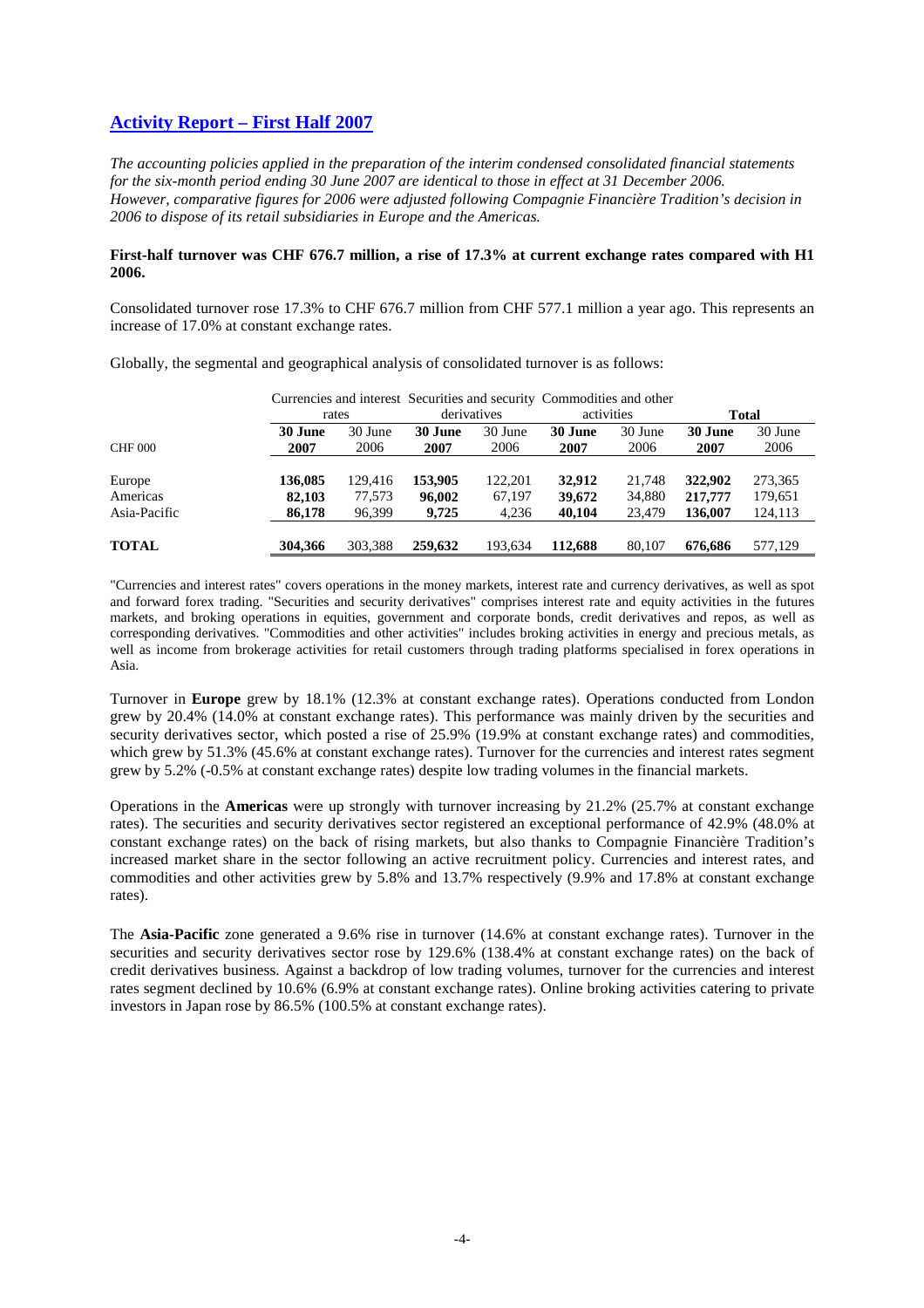#### **Operating profit rose to CHF 81.3 million from CHF 62.9 million in H1 2006**

Consolidated operating profit for the period rose 29.3% to CHF 81.3 million from CHF 62.9 million a year ago, bringing the operating margin to 12.0% of consolidated turnover (H1 2006: 10.9%).

Personnel costs amounted to CHF 453.6 million, or 67.0% of consolidated turnover, against CHF 389.2 million or 67.4% in the same period last year. Variable remuneration accounted for 48.5% of total operating personnel remuneration (H1 2006: 44.4%).

The cost of telecommunications and purchasing financial information - the second biggest expense category after salaries - represented 5.5% of consolidated turnover (H1 2006: 6.5%).

#### **Net profit attributable to company shareholders grew to CHF 39.1 million from CHF 28.2 million a year ago.**

Net financial income fell to CHF 1.2 million from CHF 1.5 million a year ago. Net exchange losses were CHF 0.9 million and net interest income related to the reinvestment of short-term cash and interest expense was CHF 2.8 million.

The share of the profit of associates climbed to CHF 9.8 million (H1 2006: CHF 0.4 million) and consisted mainly of the share of the profit in Reset Holding (Pte) Ltd of CHF 2.5 million, and negative goodwill of CHF 7.0 million arising on the purchase of a 15% share in that company.

Profit before tax on continuing operations rose to CHF 92.3 million (H1 2006: CHF 64.8 million) giving a pretax return of 13.6% (H1 2006: 11.2%).

The Group took a consolidated tax charge of CHF 35.4 million, or 38.3% of profit before tax, compared with CHF 27.5 million, or 42.4%, in the first half of 2006.

Net profit on continuing operations rose 52.6% to CHF 56.9 million from CHF 37.3 million a year ago.

Consolidated net profit for the period was CHF 48.9 million (H1 2006: CHF 36.1 million), bringing the net margin to 7.2% of consolidated turnover (H1 2006: 6.3%).

Net profit attributable to minority interests was CHF 9.8 million (H1 2006: CHF 7.9 million).

Net profit attributable to company shareholders rose by 38.6% to CHF 39.1 million (H1 2006: CHF 28.2 million). This result brought consolidated shareholders' equity to CHF 283.8 million at 30 June 2007, CHF 258.4 million of which was attributable to company shareholders.

#### **Outlook**

Compagnie Financière Tradition will pursue its organic growth policy in the second half of 2007, further expanding its footprint in new financial centres after the opening of offices in Korea and Malaysia early this year. This growth will be accompanied by tight cost control to ensure a constant improvement in the Group's operating margin. In a highly competitive market environment, size is of major importance. We will maintain our focus on positioning Compagnie Financière Tradition as a leader in the sector.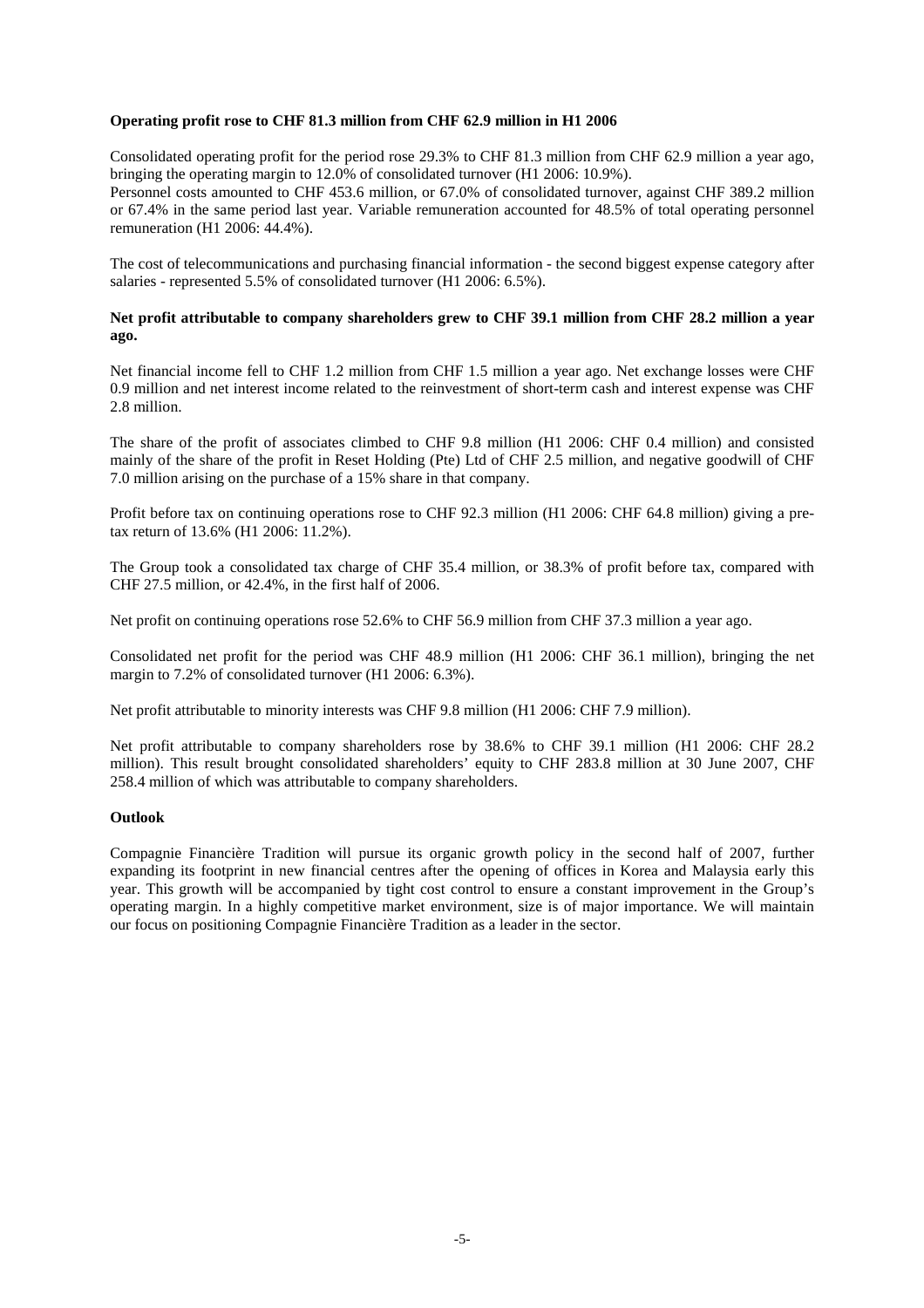# **Interim consolidated income statement for the period ended 30 June 2007**

| <b>CHF 000</b>                                          | <b>Notes</b>            | 30 June 2007 | 30 June 2006 (1) |
|---------------------------------------------------------|-------------------------|--------------|------------------|
| <b>Continuing operations</b>                            |                         |              |                  |
| Turnover                                                | $\mathbf{2}$            | 676,686      | 577,129          |
| Other net operating income                              |                         | 1,575        | -93              |
| <b>Operating income</b>                                 |                         | 678,261      | 577,036          |
| Personnel costs                                         |                         | $-453,630$   | $-389,200$       |
| Other operating expenses                                |                         | $-134,307$   | $-117,228$       |
| Amortisation and depreciation                           |                         | $-9,012$     | $-7,865$         |
| <b>Impairment</b> losses                                |                         |              | 140              |
| <b>Operating expenses</b>                               |                         | -596,949     | $-514, 153$      |
| <b>Operating profit</b>                                 |                         | 81,312       | 62,883           |
| Net financial income                                    | 3                       | 1,209        | 1,486            |
| Share of profit of associates                           | 6                       | 9,794        | 425              |
| Profit before tax                                       |                         | 92,315       | 64,794           |
| Income tax                                              | $\overline{\mathbf{4}}$ | $-35,380$    | $-27,475$        |
| <b>Profit for the period from continuing operations</b> |                         | 56,935       | 37,319           |
| <b>Discontinued operations</b>                          |                         |              |                  |
| Loss after tax from discontinued operations             |                         | $-7,988$     | $-1,222$         |
| Profit for the period                                   |                         | 48,947       | 36,097           |
| Attributable to:                                        |                         |              |                  |
| Shareholders of parent                                  |                         | 39,137       | 28,232           |
| Minority interests                                      |                         | 9,810        | 7,865            |
| Earnings per share (in CHF):                            |                         |              |                  |
| Basic earnings per share                                |                         | 7.14         | 5.24             |
| Diluted earnings per share                              |                         | 6.76         | 4.99             |
| Earnings per share from continuing operations (in CHF): |                         |              |                  |
| Basic earnings per share from continuing operations     |                         | 8.60         | 5.46             |
| Diluted earnings per share from continuing operations   |                         | 8.14         | 5.21             |

(1) The interim consolidated income statement for 2006 was restated to show the loss after tax from discontinued operations separately (Note 7).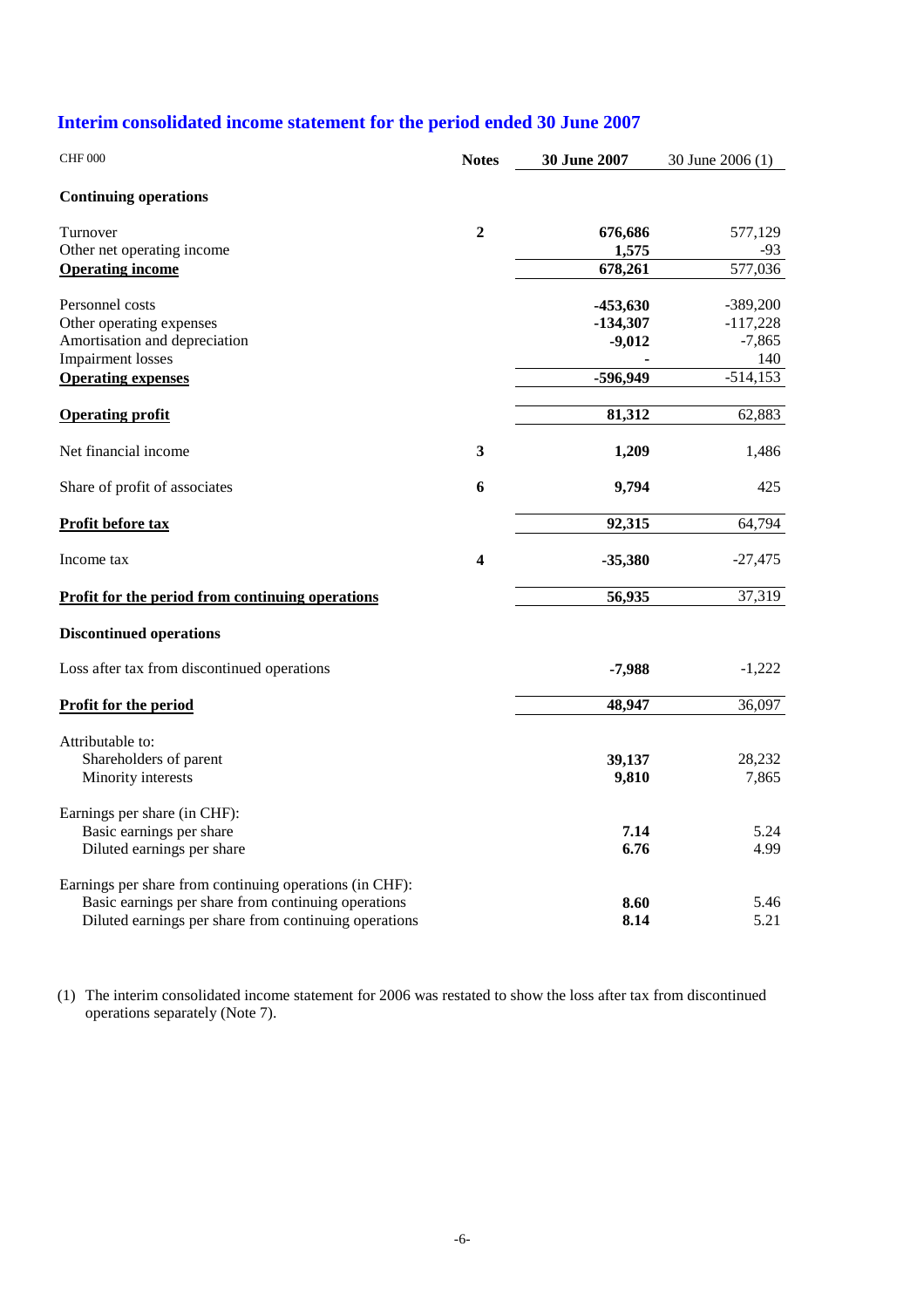# **Interim consolidated balance sheet at 30 June 2007**

| <b>ASSETS</b><br>Tangible fixed assets<br>39,433<br>39,525<br>Intangible fixed assets<br>33,405<br>32,985<br>Investments in associates<br>6<br>16,888<br>1,088<br>Available-for-sale financial assets<br>489<br>496<br>8,395<br>Other financial assets<br>14,448<br>Deferred tax assets<br>15,554<br>14,164<br>Unavailable cash<br>19,532<br>15,502<br>118,201<br>133,703<br><b>Total non-current assets</b><br>Prepayments and accrued income<br>14,220<br>14,663<br>Receivables related to matched principal activities<br>566,596<br>219,954<br>Receivables related to account holder activities<br>373,123<br>408,192<br>Derivative financial instruments<br>634<br>1,037<br>Tax receivables<br>7,207<br>5,855<br>Trade and other receivables<br>292,164<br>232,383<br>Financial assets at fair value<br>4,447<br>5,187<br>Cash and cash equivalents<br>5<br>265,928<br>263,244<br>1,559,388<br><b>Total current assets</b><br>1,115,446<br>Assets held for sale<br>7<br>368,938<br>215,853<br>2,062,029<br>1,449,500<br><b>TOTAL ASSETS</b><br><b>EQUITY AND LIABILITIES</b><br>Capital<br>13,671<br>13,721<br>24,336<br>Share premium<br>22,436<br>Treasury shares<br>Currency translation<br>974<br>$-2,040$<br>Consolidated reserves<br>219,355<br>218,342<br>258,386<br>252,409<br>Total equity attributable to shareholders of parent<br>Minority interests<br>25,389<br>30,350<br>282,759<br><b>Total equity</b><br>283,775<br>8<br>11,535<br>Financial debts<br>11,446<br>Provisions<br>21,003<br>19,458<br>Deferred tax liabilities<br>4,109<br>5,389<br>36,293<br><b>Total non-current liabilities</b><br>36,647<br>8<br>162,191<br>84,050<br>Trade and other payables<br>81,709<br>82,285<br>Tax liabilities<br>25,300<br>27,550<br>189<br>Derivative financial instruments<br>20<br>426,892<br>Payables related to account holder activities<br>386,979<br>Payables related to matched principal activities<br>235,740<br>532,166<br>Accruals and deferred income<br>169,368<br>129,171<br>1,399,896<br>943,714<br><b>Total current liabilities</b><br>7<br>341,711<br>186,734<br><b>Total liabilities</b><br>1,778,254<br>1,166,741<br>2,062,029<br>1,449,500<br><u>TOTAL EQUITY AND LIABILITIES</u> | <b>CHF 000</b>                                            | <b>Notes</b> | 30 June 2007 | 31 December 2006 |
|-----------------------------------------------------------------------------------------------------------------------------------------------------------------------------------------------------------------------------------------------------------------------------------------------------------------------------------------------------------------------------------------------------------------------------------------------------------------------------------------------------------------------------------------------------------------------------------------------------------------------------------------------------------------------------------------------------------------------------------------------------------------------------------------------------------------------------------------------------------------------------------------------------------------------------------------------------------------------------------------------------------------------------------------------------------------------------------------------------------------------------------------------------------------------------------------------------------------------------------------------------------------------------------------------------------------------------------------------------------------------------------------------------------------------------------------------------------------------------------------------------------------------------------------------------------------------------------------------------------------------------------------------------------------------------------------------------------------------------------------------------------------------------------------------------------------------------------------------------------------------------------------------------------------------------------------------------------------------------------------------------------------------------------------------------------------------------------------------------------------------------------------------------------------------------------------------------------------------|-----------------------------------------------------------|--------------|--------------|------------------|
|                                                                                                                                                                                                                                                                                                                                                                                                                                                                                                                                                                                                                                                                                                                                                                                                                                                                                                                                                                                                                                                                                                                                                                                                                                                                                                                                                                                                                                                                                                                                                                                                                                                                                                                                                                                                                                                                                                                                                                                                                                                                                                                                                                                                                       |                                                           |              |              |                  |
|                                                                                                                                                                                                                                                                                                                                                                                                                                                                                                                                                                                                                                                                                                                                                                                                                                                                                                                                                                                                                                                                                                                                                                                                                                                                                                                                                                                                                                                                                                                                                                                                                                                                                                                                                                                                                                                                                                                                                                                                                                                                                                                                                                                                                       |                                                           |              |              |                  |
|                                                                                                                                                                                                                                                                                                                                                                                                                                                                                                                                                                                                                                                                                                                                                                                                                                                                                                                                                                                                                                                                                                                                                                                                                                                                                                                                                                                                                                                                                                                                                                                                                                                                                                                                                                                                                                                                                                                                                                                                                                                                                                                                                                                                                       |                                                           |              |              |                  |
|                                                                                                                                                                                                                                                                                                                                                                                                                                                                                                                                                                                                                                                                                                                                                                                                                                                                                                                                                                                                                                                                                                                                                                                                                                                                                                                                                                                                                                                                                                                                                                                                                                                                                                                                                                                                                                                                                                                                                                                                                                                                                                                                                                                                                       |                                                           |              |              |                  |
|                                                                                                                                                                                                                                                                                                                                                                                                                                                                                                                                                                                                                                                                                                                                                                                                                                                                                                                                                                                                                                                                                                                                                                                                                                                                                                                                                                                                                                                                                                                                                                                                                                                                                                                                                                                                                                                                                                                                                                                                                                                                                                                                                                                                                       |                                                           |              |              |                  |
|                                                                                                                                                                                                                                                                                                                                                                                                                                                                                                                                                                                                                                                                                                                                                                                                                                                                                                                                                                                                                                                                                                                                                                                                                                                                                                                                                                                                                                                                                                                                                                                                                                                                                                                                                                                                                                                                                                                                                                                                                                                                                                                                                                                                                       |                                                           |              |              |                  |
|                                                                                                                                                                                                                                                                                                                                                                                                                                                                                                                                                                                                                                                                                                                                                                                                                                                                                                                                                                                                                                                                                                                                                                                                                                                                                                                                                                                                                                                                                                                                                                                                                                                                                                                                                                                                                                                                                                                                                                                                                                                                                                                                                                                                                       |                                                           |              |              |                  |
|                                                                                                                                                                                                                                                                                                                                                                                                                                                                                                                                                                                                                                                                                                                                                                                                                                                                                                                                                                                                                                                                                                                                                                                                                                                                                                                                                                                                                                                                                                                                                                                                                                                                                                                                                                                                                                                                                                                                                                                                                                                                                                                                                                                                                       |                                                           |              |              |                  |
|                                                                                                                                                                                                                                                                                                                                                                                                                                                                                                                                                                                                                                                                                                                                                                                                                                                                                                                                                                                                                                                                                                                                                                                                                                                                                                                                                                                                                                                                                                                                                                                                                                                                                                                                                                                                                                                                                                                                                                                                                                                                                                                                                                                                                       |                                                           |              |              |                  |
|                                                                                                                                                                                                                                                                                                                                                                                                                                                                                                                                                                                                                                                                                                                                                                                                                                                                                                                                                                                                                                                                                                                                                                                                                                                                                                                                                                                                                                                                                                                                                                                                                                                                                                                                                                                                                                                                                                                                                                                                                                                                                                                                                                                                                       |                                                           |              |              |                  |
|                                                                                                                                                                                                                                                                                                                                                                                                                                                                                                                                                                                                                                                                                                                                                                                                                                                                                                                                                                                                                                                                                                                                                                                                                                                                                                                                                                                                                                                                                                                                                                                                                                                                                                                                                                                                                                                                                                                                                                                                                                                                                                                                                                                                                       |                                                           |              |              |                  |
|                                                                                                                                                                                                                                                                                                                                                                                                                                                                                                                                                                                                                                                                                                                                                                                                                                                                                                                                                                                                                                                                                                                                                                                                                                                                                                                                                                                                                                                                                                                                                                                                                                                                                                                                                                                                                                                                                                                                                                                                                                                                                                                                                                                                                       |                                                           |              |              |                  |
|                                                                                                                                                                                                                                                                                                                                                                                                                                                                                                                                                                                                                                                                                                                                                                                                                                                                                                                                                                                                                                                                                                                                                                                                                                                                                                                                                                                                                                                                                                                                                                                                                                                                                                                                                                                                                                                                                                                                                                                                                                                                                                                                                                                                                       |                                                           |              |              |                  |
|                                                                                                                                                                                                                                                                                                                                                                                                                                                                                                                                                                                                                                                                                                                                                                                                                                                                                                                                                                                                                                                                                                                                                                                                                                                                                                                                                                                                                                                                                                                                                                                                                                                                                                                                                                                                                                                                                                                                                                                                                                                                                                                                                                                                                       |                                                           |              |              |                  |
|                                                                                                                                                                                                                                                                                                                                                                                                                                                                                                                                                                                                                                                                                                                                                                                                                                                                                                                                                                                                                                                                                                                                                                                                                                                                                                                                                                                                                                                                                                                                                                                                                                                                                                                                                                                                                                                                                                                                                                                                                                                                                                                                                                                                                       |                                                           |              |              |                  |
|                                                                                                                                                                                                                                                                                                                                                                                                                                                                                                                                                                                                                                                                                                                                                                                                                                                                                                                                                                                                                                                                                                                                                                                                                                                                                                                                                                                                                                                                                                                                                                                                                                                                                                                                                                                                                                                                                                                                                                                                                                                                                                                                                                                                                       |                                                           |              |              |                  |
|                                                                                                                                                                                                                                                                                                                                                                                                                                                                                                                                                                                                                                                                                                                                                                                                                                                                                                                                                                                                                                                                                                                                                                                                                                                                                                                                                                                                                                                                                                                                                                                                                                                                                                                                                                                                                                                                                                                                                                                                                                                                                                                                                                                                                       |                                                           |              |              |                  |
|                                                                                                                                                                                                                                                                                                                                                                                                                                                                                                                                                                                                                                                                                                                                                                                                                                                                                                                                                                                                                                                                                                                                                                                                                                                                                                                                                                                                                                                                                                                                                                                                                                                                                                                                                                                                                                                                                                                                                                                                                                                                                                                                                                                                                       |                                                           |              |              |                  |
|                                                                                                                                                                                                                                                                                                                                                                                                                                                                                                                                                                                                                                                                                                                                                                                                                                                                                                                                                                                                                                                                                                                                                                                                                                                                                                                                                                                                                                                                                                                                                                                                                                                                                                                                                                                                                                                                                                                                                                                                                                                                                                                                                                                                                       |                                                           |              |              |                  |
|                                                                                                                                                                                                                                                                                                                                                                                                                                                                                                                                                                                                                                                                                                                                                                                                                                                                                                                                                                                                                                                                                                                                                                                                                                                                                                                                                                                                                                                                                                                                                                                                                                                                                                                                                                                                                                                                                                                                                                                                                                                                                                                                                                                                                       |                                                           |              |              |                  |
|                                                                                                                                                                                                                                                                                                                                                                                                                                                                                                                                                                                                                                                                                                                                                                                                                                                                                                                                                                                                                                                                                                                                                                                                                                                                                                                                                                                                                                                                                                                                                                                                                                                                                                                                                                                                                                                                                                                                                                                                                                                                                                                                                                                                                       |                                                           |              |              |                  |
|                                                                                                                                                                                                                                                                                                                                                                                                                                                                                                                                                                                                                                                                                                                                                                                                                                                                                                                                                                                                                                                                                                                                                                                                                                                                                                                                                                                                                                                                                                                                                                                                                                                                                                                                                                                                                                                                                                                                                                                                                                                                                                                                                                                                                       |                                                           |              |              |                  |
|                                                                                                                                                                                                                                                                                                                                                                                                                                                                                                                                                                                                                                                                                                                                                                                                                                                                                                                                                                                                                                                                                                                                                                                                                                                                                                                                                                                                                                                                                                                                                                                                                                                                                                                                                                                                                                                                                                                                                                                                                                                                                                                                                                                                                       |                                                           |              |              |                  |
|                                                                                                                                                                                                                                                                                                                                                                                                                                                                                                                                                                                                                                                                                                                                                                                                                                                                                                                                                                                                                                                                                                                                                                                                                                                                                                                                                                                                                                                                                                                                                                                                                                                                                                                                                                                                                                                                                                                                                                                                                                                                                                                                                                                                                       |                                                           |              |              |                  |
|                                                                                                                                                                                                                                                                                                                                                                                                                                                                                                                                                                                                                                                                                                                                                                                                                                                                                                                                                                                                                                                                                                                                                                                                                                                                                                                                                                                                                                                                                                                                                                                                                                                                                                                                                                                                                                                                                                                                                                                                                                                                                                                                                                                                                       |                                                           |              |              |                  |
|                                                                                                                                                                                                                                                                                                                                                                                                                                                                                                                                                                                                                                                                                                                                                                                                                                                                                                                                                                                                                                                                                                                                                                                                                                                                                                                                                                                                                                                                                                                                                                                                                                                                                                                                                                                                                                                                                                                                                                                                                                                                                                                                                                                                                       |                                                           |              |              |                  |
|                                                                                                                                                                                                                                                                                                                                                                                                                                                                                                                                                                                                                                                                                                                                                                                                                                                                                                                                                                                                                                                                                                                                                                                                                                                                                                                                                                                                                                                                                                                                                                                                                                                                                                                                                                                                                                                                                                                                                                                                                                                                                                                                                                                                                       |                                                           |              |              |                  |
|                                                                                                                                                                                                                                                                                                                                                                                                                                                                                                                                                                                                                                                                                                                                                                                                                                                                                                                                                                                                                                                                                                                                                                                                                                                                                                                                                                                                                                                                                                                                                                                                                                                                                                                                                                                                                                                                                                                                                                                                                                                                                                                                                                                                                       |                                                           |              |              |                  |
|                                                                                                                                                                                                                                                                                                                                                                                                                                                                                                                                                                                                                                                                                                                                                                                                                                                                                                                                                                                                                                                                                                                                                                                                                                                                                                                                                                                                                                                                                                                                                                                                                                                                                                                                                                                                                                                                                                                                                                                                                                                                                                                                                                                                                       |                                                           |              |              |                  |
|                                                                                                                                                                                                                                                                                                                                                                                                                                                                                                                                                                                                                                                                                                                                                                                                                                                                                                                                                                                                                                                                                                                                                                                                                                                                                                                                                                                                                                                                                                                                                                                                                                                                                                                                                                                                                                                                                                                                                                                                                                                                                                                                                                                                                       |                                                           |              |              |                  |
|                                                                                                                                                                                                                                                                                                                                                                                                                                                                                                                                                                                                                                                                                                                                                                                                                                                                                                                                                                                                                                                                                                                                                                                                                                                                                                                                                                                                                                                                                                                                                                                                                                                                                                                                                                                                                                                                                                                                                                                                                                                                                                                                                                                                                       |                                                           |              |              |                  |
|                                                                                                                                                                                                                                                                                                                                                                                                                                                                                                                                                                                                                                                                                                                                                                                                                                                                                                                                                                                                                                                                                                                                                                                                                                                                                                                                                                                                                                                                                                                                                                                                                                                                                                                                                                                                                                                                                                                                                                                                                                                                                                                                                                                                                       |                                                           |              |              |                  |
|                                                                                                                                                                                                                                                                                                                                                                                                                                                                                                                                                                                                                                                                                                                                                                                                                                                                                                                                                                                                                                                                                                                                                                                                                                                                                                                                                                                                                                                                                                                                                                                                                                                                                                                                                                                                                                                                                                                                                                                                                                                                                                                                                                                                                       |                                                           |              |              |                  |
|                                                                                                                                                                                                                                                                                                                                                                                                                                                                                                                                                                                                                                                                                                                                                                                                                                                                                                                                                                                                                                                                                                                                                                                                                                                                                                                                                                                                                                                                                                                                                                                                                                                                                                                                                                                                                                                                                                                                                                                                                                                                                                                                                                                                                       |                                                           |              |              |                  |
|                                                                                                                                                                                                                                                                                                                                                                                                                                                                                                                                                                                                                                                                                                                                                                                                                                                                                                                                                                                                                                                                                                                                                                                                                                                                                                                                                                                                                                                                                                                                                                                                                                                                                                                                                                                                                                                                                                                                                                                                                                                                                                                                                                                                                       |                                                           |              |              |                  |
|                                                                                                                                                                                                                                                                                                                                                                                                                                                                                                                                                                                                                                                                                                                                                                                                                                                                                                                                                                                                                                                                                                                                                                                                                                                                                                                                                                                                                                                                                                                                                                                                                                                                                                                                                                                                                                                                                                                                                                                                                                                                                                                                                                                                                       |                                                           |              |              |                  |
|                                                                                                                                                                                                                                                                                                                                                                                                                                                                                                                                                                                                                                                                                                                                                                                                                                                                                                                                                                                                                                                                                                                                                                                                                                                                                                                                                                                                                                                                                                                                                                                                                                                                                                                                                                                                                                                                                                                                                                                                                                                                                                                                                                                                                       |                                                           |              |              |                  |
|                                                                                                                                                                                                                                                                                                                                                                                                                                                                                                                                                                                                                                                                                                                                                                                                                                                                                                                                                                                                                                                                                                                                                                                                                                                                                                                                                                                                                                                                                                                                                                                                                                                                                                                                                                                                                                                                                                                                                                                                                                                                                                                                                                                                                       | Financial debts                                           |              |              |                  |
|                                                                                                                                                                                                                                                                                                                                                                                                                                                                                                                                                                                                                                                                                                                                                                                                                                                                                                                                                                                                                                                                                                                                                                                                                                                                                                                                                                                                                                                                                                                                                                                                                                                                                                                                                                                                                                                                                                                                                                                                                                                                                                                                                                                                                       |                                                           |              |              |                  |
|                                                                                                                                                                                                                                                                                                                                                                                                                                                                                                                                                                                                                                                                                                                                                                                                                                                                                                                                                                                                                                                                                                                                                                                                                                                                                                                                                                                                                                                                                                                                                                                                                                                                                                                                                                                                                                                                                                                                                                                                                                                                                                                                                                                                                       |                                                           |              |              |                  |
|                                                                                                                                                                                                                                                                                                                                                                                                                                                                                                                                                                                                                                                                                                                                                                                                                                                                                                                                                                                                                                                                                                                                                                                                                                                                                                                                                                                                                                                                                                                                                                                                                                                                                                                                                                                                                                                                                                                                                                                                                                                                                                                                                                                                                       |                                                           |              |              |                  |
|                                                                                                                                                                                                                                                                                                                                                                                                                                                                                                                                                                                                                                                                                                                                                                                                                                                                                                                                                                                                                                                                                                                                                                                                                                                                                                                                                                                                                                                                                                                                                                                                                                                                                                                                                                                                                                                                                                                                                                                                                                                                                                                                                                                                                       |                                                           |              |              |                  |
|                                                                                                                                                                                                                                                                                                                                                                                                                                                                                                                                                                                                                                                                                                                                                                                                                                                                                                                                                                                                                                                                                                                                                                                                                                                                                                                                                                                                                                                                                                                                                                                                                                                                                                                                                                                                                                                                                                                                                                                                                                                                                                                                                                                                                       |                                                           |              |              |                  |
|                                                                                                                                                                                                                                                                                                                                                                                                                                                                                                                                                                                                                                                                                                                                                                                                                                                                                                                                                                                                                                                                                                                                                                                                                                                                                                                                                                                                                                                                                                                                                                                                                                                                                                                                                                                                                                                                                                                                                                                                                                                                                                                                                                                                                       |                                                           |              |              |                  |
|                                                                                                                                                                                                                                                                                                                                                                                                                                                                                                                                                                                                                                                                                                                                                                                                                                                                                                                                                                                                                                                                                                                                                                                                                                                                                                                                                                                                                                                                                                                                                                                                                                                                                                                                                                                                                                                                                                                                                                                                                                                                                                                                                                                                                       |                                                           |              |              |                  |
|                                                                                                                                                                                                                                                                                                                                                                                                                                                                                                                                                                                                                                                                                                                                                                                                                                                                                                                                                                                                                                                                                                                                                                                                                                                                                                                                                                                                                                                                                                                                                                                                                                                                                                                                                                                                                                                                                                                                                                                                                                                                                                                                                                                                                       |                                                           |              |              |                  |
|                                                                                                                                                                                                                                                                                                                                                                                                                                                                                                                                                                                                                                                                                                                                                                                                                                                                                                                                                                                                                                                                                                                                                                                                                                                                                                                                                                                                                                                                                                                                                                                                                                                                                                                                                                                                                                                                                                                                                                                                                                                                                                                                                                                                                       | Liabilities directly associated with assets held for sale |              |              |                  |
|                                                                                                                                                                                                                                                                                                                                                                                                                                                                                                                                                                                                                                                                                                                                                                                                                                                                                                                                                                                                                                                                                                                                                                                                                                                                                                                                                                                                                                                                                                                                                                                                                                                                                                                                                                                                                                                                                                                                                                                                                                                                                                                                                                                                                       |                                                           |              |              |                  |
|                                                                                                                                                                                                                                                                                                                                                                                                                                                                                                                                                                                                                                                                                                                                                                                                                                                                                                                                                                                                                                                                                                                                                                                                                                                                                                                                                                                                                                                                                                                                                                                                                                                                                                                                                                                                                                                                                                                                                                                                                                                                                                                                                                                                                       |                                                           |              |              |                  |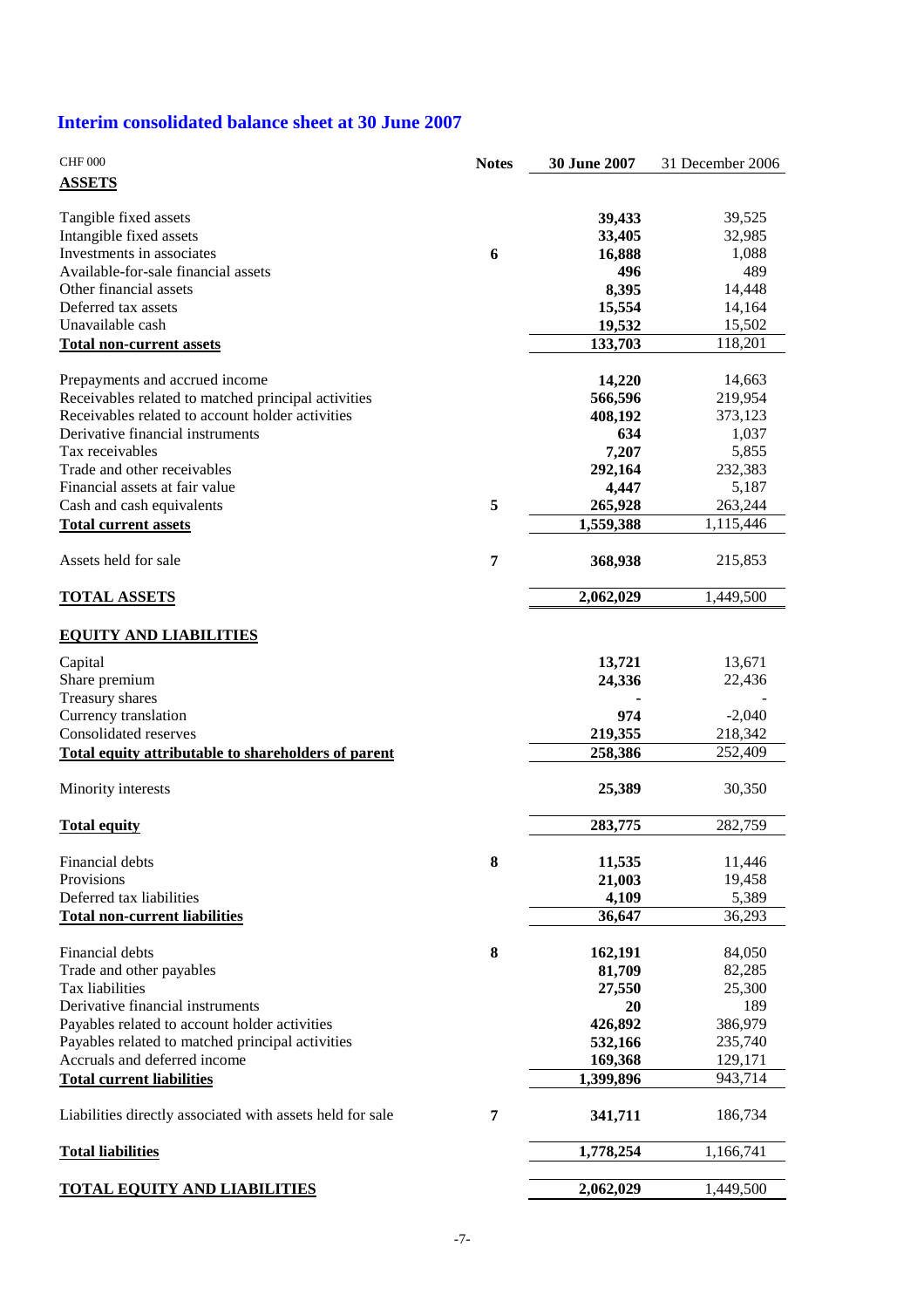# **Interim consolidated cash flow statement for the period ended 30 June 2007**

| <b>CHF 000</b>                                      | 30 June 2007 | 30 June 2006 |
|-----------------------------------------------------|--------------|--------------|
| Cash flows from operating activities                |              |              |
| Profit before tax from continuing operations        | 92,315       | 64,794       |
| Loss before tax from discontinued operations        | $-11,040$    | $-1,962$     |
| Amortisation and depreciation                       | 9,012        | 8,427        |
| <b>Impairment</b> losses                            |              | $-140$       |
| Net financial income                                | $-4,862$     | $-1,921$     |
| Share of profit of associates                       | $-9,794$     | $-425$       |
| Increase in provisions                              | 14,600       | 6,819        |
| Expenses relating to share-based payments           | 294          | 98           |
| Losses on disposal of fixed assets                  | 13           | 14           |
| Increase in working capital                         | $-47,066$    | $-13,973$    |
| Interest paid                                       | $-4,158$     | $-3,518$     |
| Interest received                                   | 11,326       | 5,594        |
| Income tax paid                                     | $-36,814$    | $-22,986$    |
| <b>Net cash flows from operating activities</b>     | 13,826       | 40,821       |
| Cash flows from investing activities                |              |              |
| Acquisition of financial assets                     | $-468$       | $-12,926$    |
| Proceeds from sale of financial assets              | 382          | 791          |
| Acquisition of subsidiaries, net of cash acquired   | $-972$       | 160          |
| Disposal of subsidiaries, net of cash disposed      | $-922$       |              |
| Change in consolidation method (Note 6)             | $-25,963$    |              |
| Purchases of intangible fixed assets                | $-4,628$     | $-6,421$     |
| Proceeds from disposal of tangible fixed assets     |              | 41           |
| Purchases of intangible assets                      | $-2,293$     | $-1,668$     |
| Other investment income                             | 89           | 735          |
| Dividends received                                  | 5            | 51           |
| Increase in unavailable cash                        | $-4,064$     | $-3,442$     |
| <b>Net cash flows from investing activities</b>     | $-38,834$    | $-22,679$    |
| Cash flows from financing activities                |              |              |
| Increase in short-term financial debts              | 76,743       | 25,633       |
| Decrease in short-term financial debts              | $-13,202$    | $-1,074$     |
| Decrease in long-term financial debts               | $-2,846$     | $-3,094$     |
| Increase in capital and share premium               | 1,950        |              |
| Acquisition of treasury shares                      |              | $-318$       |
| Proceeds from sale of treasury shares               |              | 16,403       |
| Dividends paid to minority interests                | $-6,505$     | $-4,259$     |
| Dividends paid to shareholders of parent            | $-38,418$    | $-32,810$    |
| <b>Net cash flows from financing activities</b>     | 17,722       | 481          |
| Movements in exchange rates                         | 1,243        | $-5,798$     |
| Movements in cash and cash equivalents              | $-6,043$     | 12,825       |
| Cash and cash equivalents at beginning of period    | 291,608      | 201,138      |
|                                                     |              |              |
| Cash and cash equivalents at end of period (Note 5) | 285,565      | 213,963      |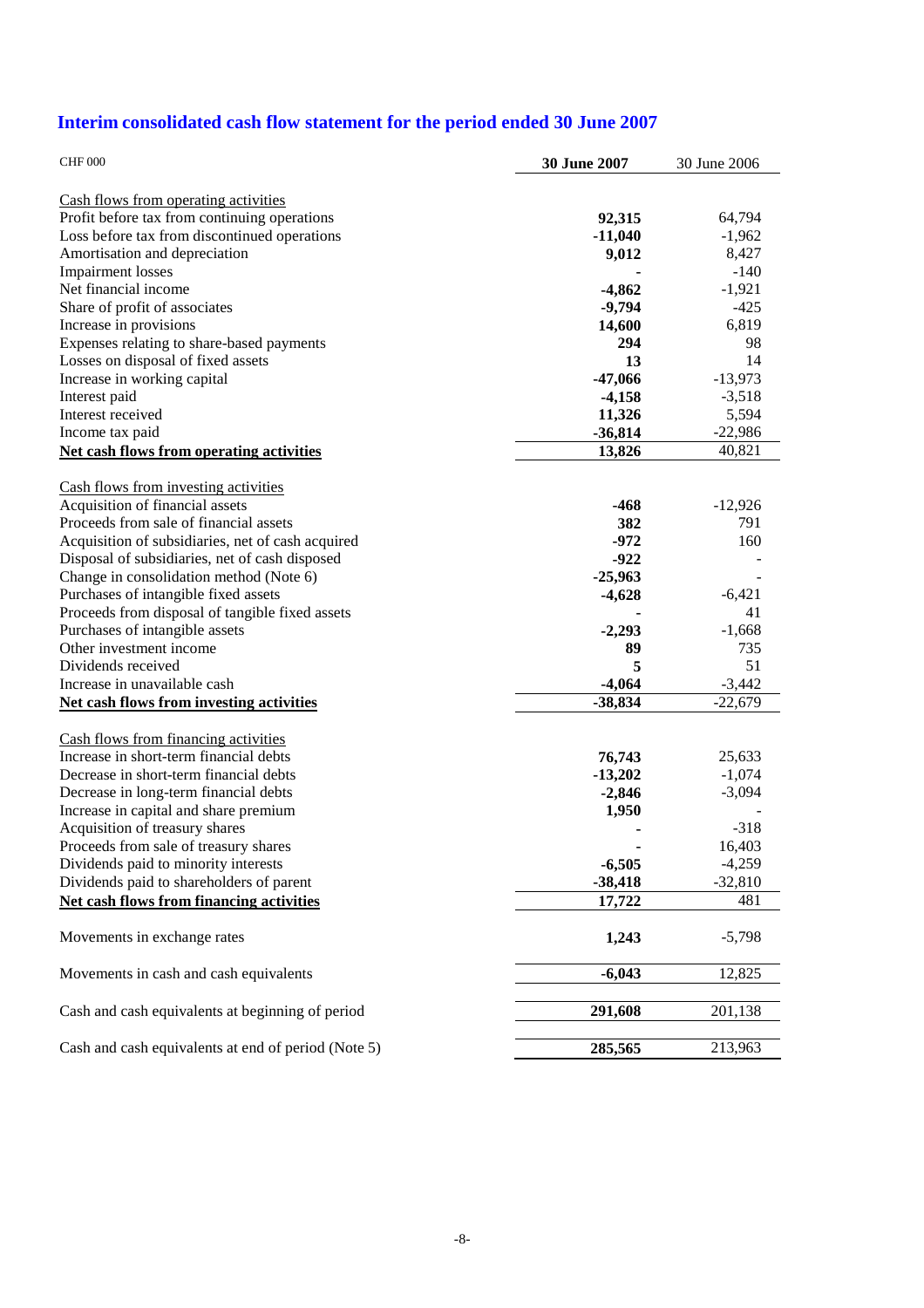# **Interim consolidated statement of changes in equity for the period ended 30 June 2007**

| CHF 000 (except for number<br>of shares)       |                          | Attributable to shareholders of the parent |                  |                    |                          |                          |              |                       |                        |
|------------------------------------------------|--------------------------|--------------------------------------------|------------------|--------------------|--------------------------|--------------------------|--------------|-----------------------|------------------------|
|                                                | Nunmber of<br>shares     | Capital                                    | Share<br>premium | Treasury<br>shares | Currency<br>translation  | Consolidated<br>reserves | <b>Total</b> | Minority<br>interests | <b>Total</b><br>equity |
| At 31 December 2005                            | 5,468,357                | 13,671                                     | 20,487           | $-13,954$          | 5,532                    | 189,046                  | 214,782      | 21,998                | 236,780                |
| Capital increase                               |                          |                                            |                  |                    |                          |                          |              |                       |                        |
| Acquisition of treasury<br>shares              | $\overline{\phantom{0}}$ |                                            |                  | $-318$             |                          | $\overline{\phantom{a}}$ | $-318$       |                       | $-318$                 |
| Disposal of treasury shares                    | -                        | $\overline{\phantom{0}}$                   | 1,949            | 14,272             |                          | $\overline{\phantom{a}}$ | 16,221       |                       | 16,221                 |
| Dividends paid                                 | $\overline{\phantom{0}}$ |                                            | ۰                |                    | $\overline{\phantom{a}}$ | $-32,810$                | $-32,810$    | $-4,259$              | $-37,069$              |
| Effect of changes in basis<br>of consolidation | -                        |                                            |                  |                    |                          | ٠                        | ۰            | $-80$                 | -80                    |
| Impact of recognition of<br>share options      | $\overline{\phantom{0}}$ |                                            |                  |                    |                          | 98                       | 98           |                       | 98                     |
| Currency translation<br>differences            |                          |                                            |                  |                    | $-6,882$                 | $\overline{\phantom{a}}$ | $-6,882$     | $-743$                | $-7,625$               |
| Profit for the period                          | $\overline{\phantom{0}}$ |                                            |                  |                    | $\overline{\phantom{a}}$ | 28,232                   | 28,232       | 7,865                 | 36,097                 |
| At 30 June 2006                                | 5,486,357                | 13,671                                     | 22,436           | $\blacksquare$     | $-1,350$                 | 184,566                  | 219,323      | 24,781                | 244,104                |

| CHF 000 (except for number<br>of shares)       |                          | Attributable to shareholders of parent |                  |                          |                         |                          |              |                       |                        |
|------------------------------------------------|--------------------------|----------------------------------------|------------------|--------------------------|-------------------------|--------------------------|--------------|-----------------------|------------------------|
|                                                | Number of<br>shares      | Capital                                | Share<br>premium | Treasury<br>shares       | Currency<br>translation | Consolidated<br>reserves | <b>Total</b> | Minority<br>interests | <b>Total</b><br>equity |
| At 31 December 2006                            | 5,468,357                | 13,671                                 | 22,436           |                          | $-2,040$                | 218,342                  | 252,409      | 30,350                | 282,759                |
| Capital increase                               | 20,000                   | 50                                     | 1,900            |                          |                         | $\overline{\phantom{a}}$ | 1,950        |                       | 1,950                  |
| Acquisition of treasury<br>shares              | $\overline{\phantom{0}}$ |                                        |                  |                          |                         | $\overline{\phantom{0}}$ |              |                       |                        |
| Disposal of treasury shares                    | $\overline{\phantom{a}}$ |                                        |                  |                          |                         | $\overline{\phantom{a}}$ |              |                       |                        |
| Dividends paid                                 | -                        |                                        |                  |                          |                         | $-38,418$                | $-38,418$    | $-6,505$              | $-44,923$              |
| Effect of changes in basis<br>of consolidation | -                        |                                        |                  |                          |                         |                          |              | $-7,768$              | $-7,768$               |
| Impact of recognition of<br>share options      | -                        |                                        |                  |                          |                         | 294                      | 294          |                       | 294                    |
| Currency translation<br>differences            | $\overline{\phantom{0}}$ |                                        |                  | $\overline{\phantom{a}}$ | 3,014                   | $\overline{\phantom{a}}$ | 3,014        | -498                  | 2,516                  |
| Profit for the period                          | -                        |                                        |                  |                          |                         | 39,137                   | 39,137       | 9,810                 | 48,947                 |
| At 30 June 2007                                | 5,488,357                | 13,721                                 | 24,336,          |                          | 974                     | 219,355                  | 258,386      | 25,389                | 283,775                |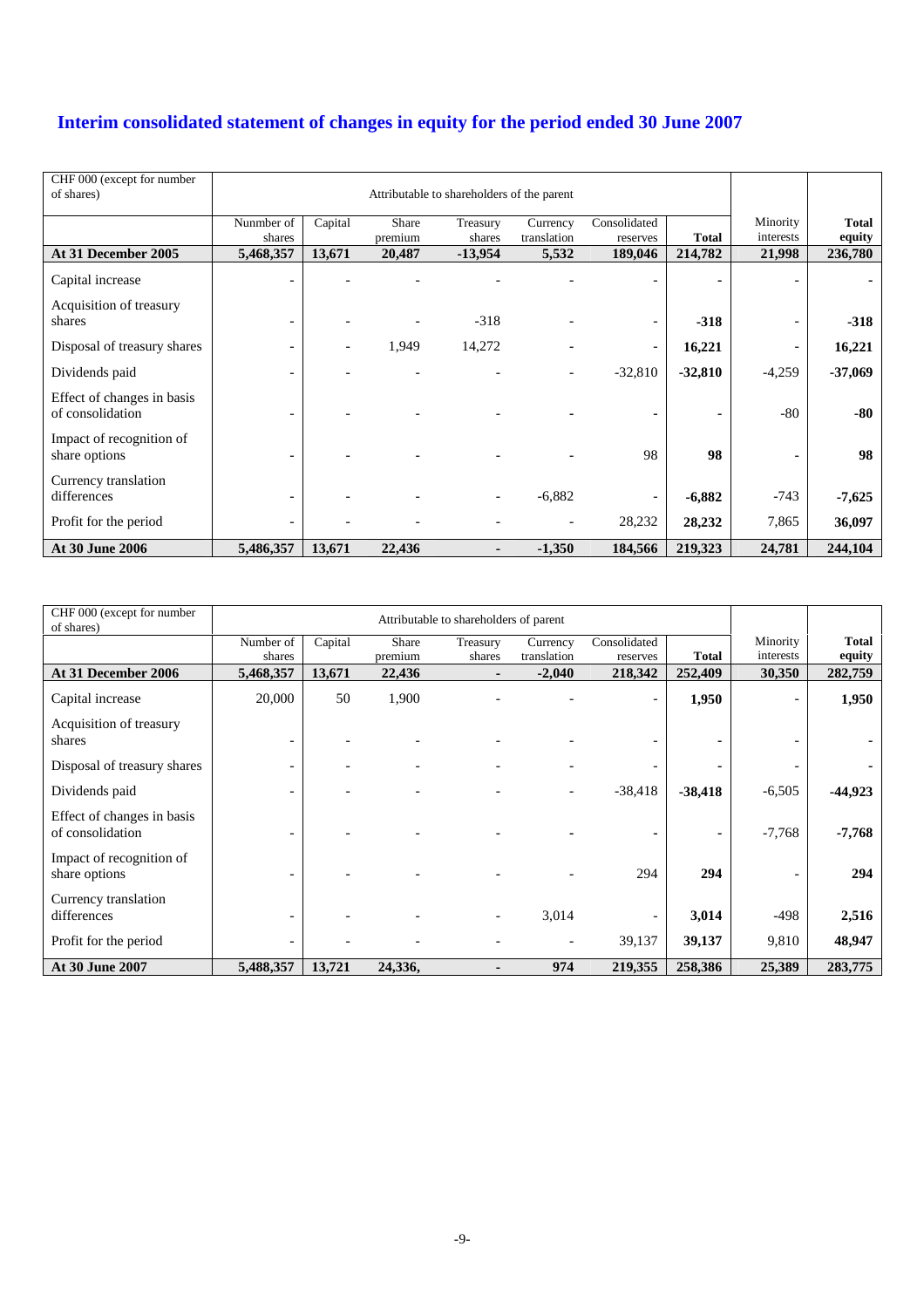# **Notes to the interim condensed consolidated financial statements**

#### **General information**

Compagnie Financière Tradition is a public limited company with its registered office at 11 Rue Langallerie, 1003 Lausanne. With a presence in 24 countries, Compagnie Financière Tradition Group is one of the world's three leading interdealer brokers of financial products (money market products, bonds, interest rate, currency and credit derivatives, equities, equity derivatives, interest rate futures and index futures) and non-financial products (precious metals, and energy and environmental products). Its shares are listed on the SWX Swiss Exchange and on the Third Market Segment of the Frankfurt Stock Exchange.

Publication of the interim condensed consolidated financial statements for the period ended 30 June 2007 was approved by the Board of Directors on 29 August 2007.

#### **Main accounting policies**

The interim condensed consolidated financial statements for the six-month period ended 30 June 2006 were prepared in accordance with IAS 34 - Interim Financial Reporting, as required by the Listing Rules of the SWX Swiss Exchange. They comprise the financial statements of Compagnie Financière Tradition and its subsidiaries.

The accounting policies applied to the interim condensed consolidated financial statements are identical to those applied at 31 December 2006, except for the following interpretations, which were adopted in 2006 and have been applied since 1 January 2007:

#### International Financial Reporting Interpretations Committee (IFRIC)

IFRIC 8 – Scope of IFRS 2 IFRIC 9 – Reassessment of Embedded Derivatives IFRIC 10 – Interim Financial Reporting and Impairment

The adoption of these new provisions did not have any material financial impact for the Group.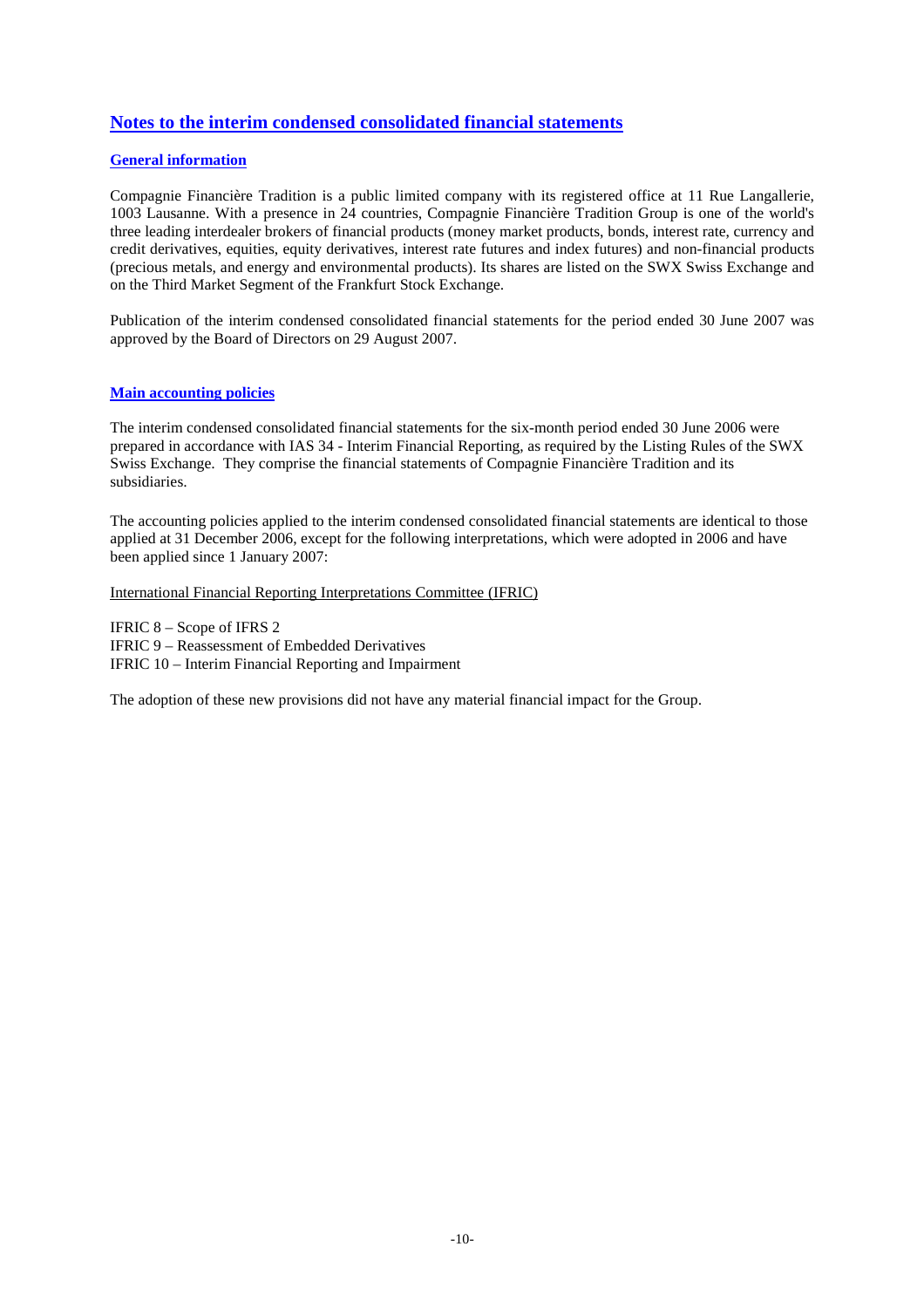#### **1. Seasonality**

The Group's activities do not have any particular seasonal characteristics given its diverse product mix and broad geographic footprint. These activities depend mainly on market volatility. Over the past few years, however, we have noticed a business slowdown in December.

#### **2. Segment reporting**

Disclosure by geographical segment is as follows:

#### At 30 June 2007

| <b>Continuing operations</b>         |               |                 |              |              |                                   |              |
|--------------------------------------|---------------|-----------------|--------------|--------------|-----------------------------------|--------------|
| <b>CHF 000</b>                       | <b>Europe</b> | <b>Americas</b> | Asia-Pacific | <b>TOTAL</b> | <b>Discontinued</b><br>operations | <b>TOTAL</b> |
| Turnover                             | 322,902       | 217,777         | 136,007      | 676,686      | 12.999                            | 689,685      |
| Operating expenses (1)               | $-293,456$    | $-185,333$      | $-106,978$   | $-585,767$   | $-27,691$                         | $-613,458$   |
| Segment operating profit/(loss)      | 29,446        | 32,444          | 29,029       | 90.919       | $-14.692$                         | 76,227       |
| Unallocated expenses (2)             |               |                 |              | $-9,607$     |                                   | $-9,607$     |
| Operating profit/(loss)              |               |                 |              | 81,312       | $-14.692$                         | 66,620       |
| Net financial income                 |               |                 |              | 1,209        | 3,653                             | 4,862        |
| Share of profit/(loss) of associates | 209           | $-16$           | 9.601        | 9,794        |                                   | 9,794        |
| Income tax                           |               |                 |              | $-35.380$    | 3,051                             | $-32,329$    |
| Profit/(loss) for the period         |               |                 |              | 56,935       | $-7.988$                          | 48.947       |

#### At 30 June 2006

#### **Continuing operations**

| <b>CHF 000</b>                         | <b>Europe</b> | <b>Americas</b>          | Asia-Pacific | <b>TOTAL</b> | <b>Discontinued</b><br>operations | <b>TOTAL</b> |
|----------------------------------------|---------------|--------------------------|--------------|--------------|-----------------------------------|--------------|
| Turnover                               | 273,365       | 179,651                  | 124.113      | 577,129      | 19.526                            | 596,655      |
| Operating expenses (1)                 | $-243.604$    | $-158.229$               | $-105.869$   | $-507,702$   | $-21.923$                         | $-529,625$   |
| Segment operating profit/(loss)        | 29,761        | 21,422                   | 18.244       | 69.427       | $-2.397$                          | 67,030       |
| Unallocated expenses (2)               |               |                          |              | $-6,544$     |                                   | $-6,544$     |
| Operating profit/(loss)                |               |                          |              | 62,883       | $-2.397$                          | 60,486       |
| Net financial income                   |               |                          |              | 1.486        | 435                               | 1.921        |
| Share of profit/(loss) of associates   | 465           | $\overline{\phantom{a}}$ | $-40$        | 425          |                                   | 425          |
| Income tax                             |               |                          |              | $-27,475$    | 740                               | $-26,735$    |
| Profit/ $(\text{loss})$ for the period |               |                          |              | 37,319       | $-1,222$                          | 36,097       |

(1) Expenses net of other net operating income

(2) Net expenses related to Group holding companies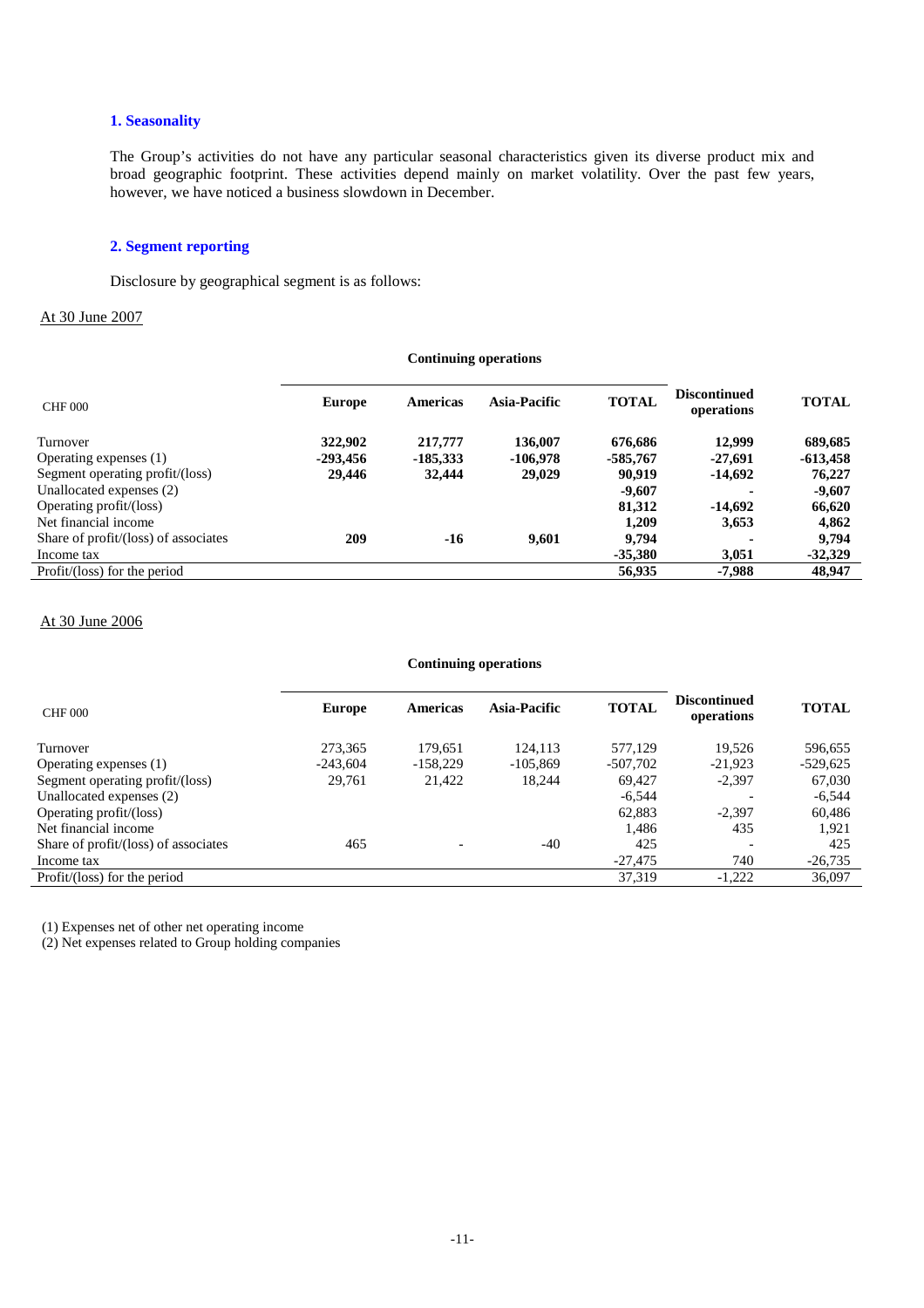### **3. Net financial income**

An analysis of net financial income is shown below:

| <b>CHF 000</b>                 | <b>30 June 2007</b> | 30 June 2006 |
|--------------------------------|---------------------|--------------|
|                                |                     |              |
| <b>Financial income</b>        |                     |              |
| Interest income                | 4,841               | 3,110        |
| Income from equity investments | 8                   | 51           |
| Gains on financial assets      | 454                 | 3,361        |
| Exchange gains                 | 2,515               | 1,552        |
| Other financial income         | 88                  | 736          |
| <b>TOTAL</b>                   | 7,906               | 8,810        |
|                                |                     |              |
| <b>Financial expenses</b>      |                     |              |
| Interest expenses              | $-2,078$            | $-2,481$     |
| Losses on financial assets     | -168                | $-79$        |
| Exchange losses                | $-3,453$            | $-4,667$     |
| Interest on finance leases     | $-222$              | -97          |
| Other financial expenses       | -776                |              |
| <b>TOTAL</b>                   | $-6,697$            | $-7,324$     |
| Net financial income           | 1,209               | 1,486        |

#### **4. Income tax**

An analysis of tax expense is shown below:

| <b>CHF 000</b>                                                                                                                                              | <b>30 June 2007</b>              | 30 June 2006                    |
|-------------------------------------------------------------------------------------------------------------------------------------------------------------|----------------------------------|---------------------------------|
| <b>Current tax</b><br>Taxation for the period<br>Tax relating to previous years<br><b>TOTAL</b>                                                             | $-38,063$<br>$-142$<br>$-38,205$ | $-26,789$<br>$-17$<br>$-26,806$ |
| <b>Deferred tax</b><br>Creation and reversal of temporary differences<br>Tax losses not previously recognised<br>Use of adjusted tax losses<br><b>TOTAL</b> | 4,216<br>53<br>$-1,444$<br>2,825 | 459<br>$-1,128$<br>$-669$       |
| Income tax                                                                                                                                                  | $-35,380$                        | $-27,475$                       |

# **5. Cash and cash equivalents**

| <b>CHF 000</b>                                         | <b>30 June 2007</b> | 30 June 2006 |
|--------------------------------------------------------|---------------------|--------------|
| Cash and call deposits with banks                      | 206,388             | 175,558      |
| Short-term deposits with banks                         | 49,379              | 33,952       |
| Short-term money-market investments                    | 10,161              | 6,562        |
| Cash and cash equivalents on balance sheet             | 265,928             | 216,072      |
| Cash and cash equivalents attributable to discontinued |                     |              |
| operations (Note 7)                                    | 19,637              |              |
| Less: Bank overdrafts                                  |                     | $-2,109$     |
| Cash and cash equivalents in the cash flow statement   | 285,565             | 213,963      |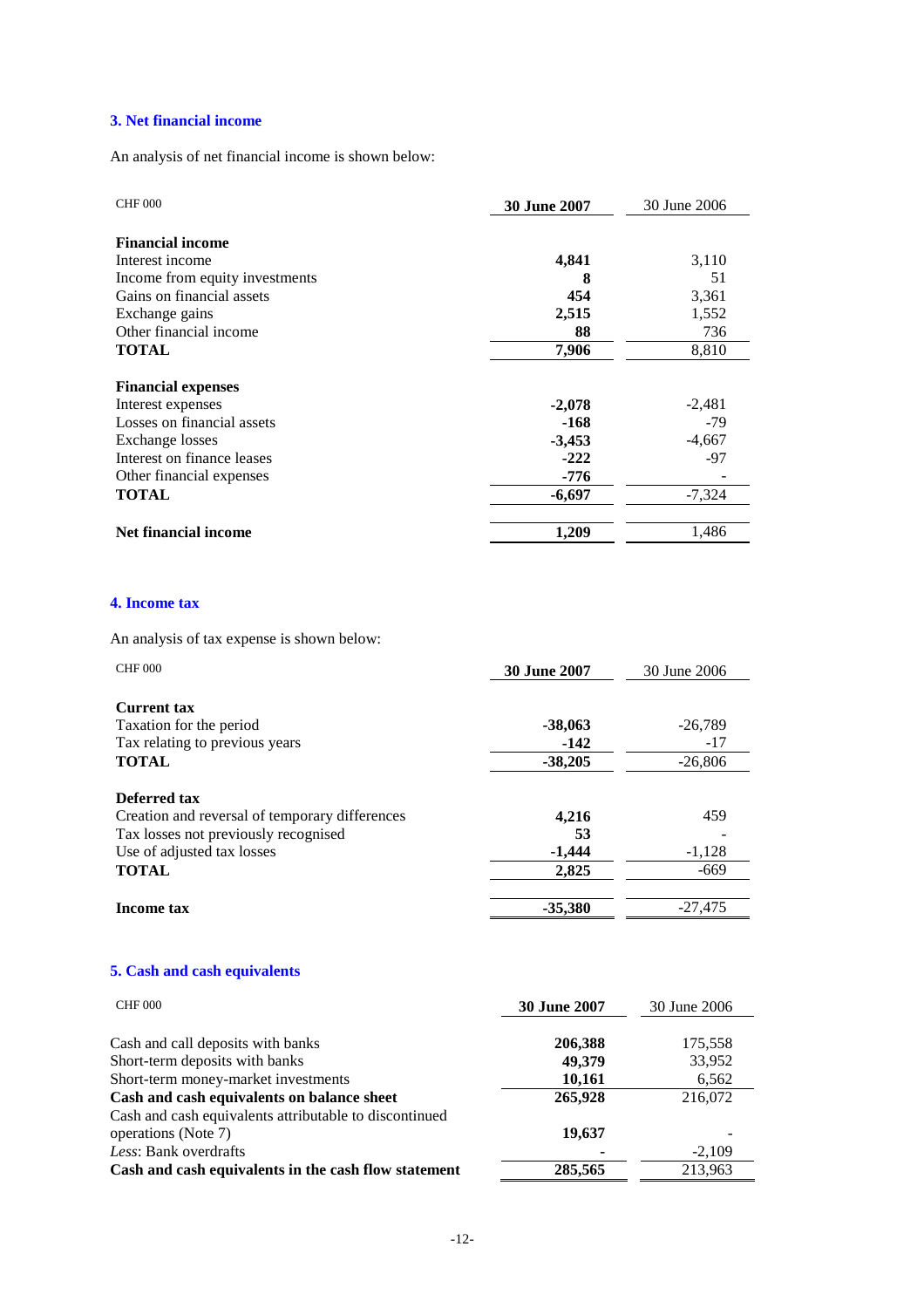#### **6. Investments in associates**

The movement in investments in associates is shown below:

| <b>CHF 000</b>                    | <b>30 June 2007</b> | 31 December<br>2006 |
|-----------------------------------|---------------------|---------------------|
| <b>Opening balance</b>            | 1,088               | 1,008               |
| Net profit for the period         | 9.794               | 109                 |
| Acquisition during the period     | 941                 |                     |
| Change in method of consolidation | 5,015               |                     |
| Currency translation              | 50                  | $-29$               |
| <b>Closing balance</b>            | 16,888              | 1,088               |

#### Ong First Tradition (Pte) Ltd

In January 2005, Compagnie Financière Tradition acquired 35.0% of the capital of Ong First Tradition (Pte) Ltd, together with two call options allowing it to increase its holding in the company to 60.0% and thereby acquire a controlling interest. These options expired on 29 January 2007 without being exercised. Consequently, Ong First Tradition (Pte) Ltd, which was fully consolidated until that date, has since been accounted for using the equity method.

An analysis of the share of Ong First (Pte) Ltd's profit and net assets at 30 June 2007 is shown below:

| <b>CHF 000</b>      | 30 June 2007 |
|---------------------|--------------|
|                     | 104          |
| Share of profit     |              |
| Share of net assets | 5.180        |

Ong First Tradition (Pte) Ltd contributed CHF 5.7 million to operating income in 2006.

Its main assets and liabilities were presented in Compagnie Financière Tradition's consolidated financial statements at 31 December 2006 as follows:  $21$  December

|                                                  | 31 December |
|--------------------------------------------------|-------------|
| <b>CHF 000</b>                                   | 2006        |
|                                                  |             |
| Tangible fixed assets                            | 921         |
| Intangible fixed assets                          | 865         |
| Unavailable cash                                 | 220         |
| Prepayments and accrued income                   | 115         |
| Receivables related to account holder activities | 37,110      |
| Trade and other receivables                      | 586         |
| Financial assets at fair value                   | 553         |
| Cash and cash equivalents                        | 25,963      |
|                                                  |             |
| <b>Total assets</b>                              | 66,333      |
|                                                  |             |
| Minority interests                               | 7,706       |
| Deferred tax liabilities                         | 75          |
| Trade and other payables                         | 523         |
| Tax liabilities                                  | 127         |
| Payables related to account holder activities    | 51,761      |
| Accruals and deferred income                     | 1,126       |
|                                                  |             |
| <b>Total liabilities</b>                         | 61,318      |
|                                                  |             |
| Carrying amount of net assets                    | 5,015       |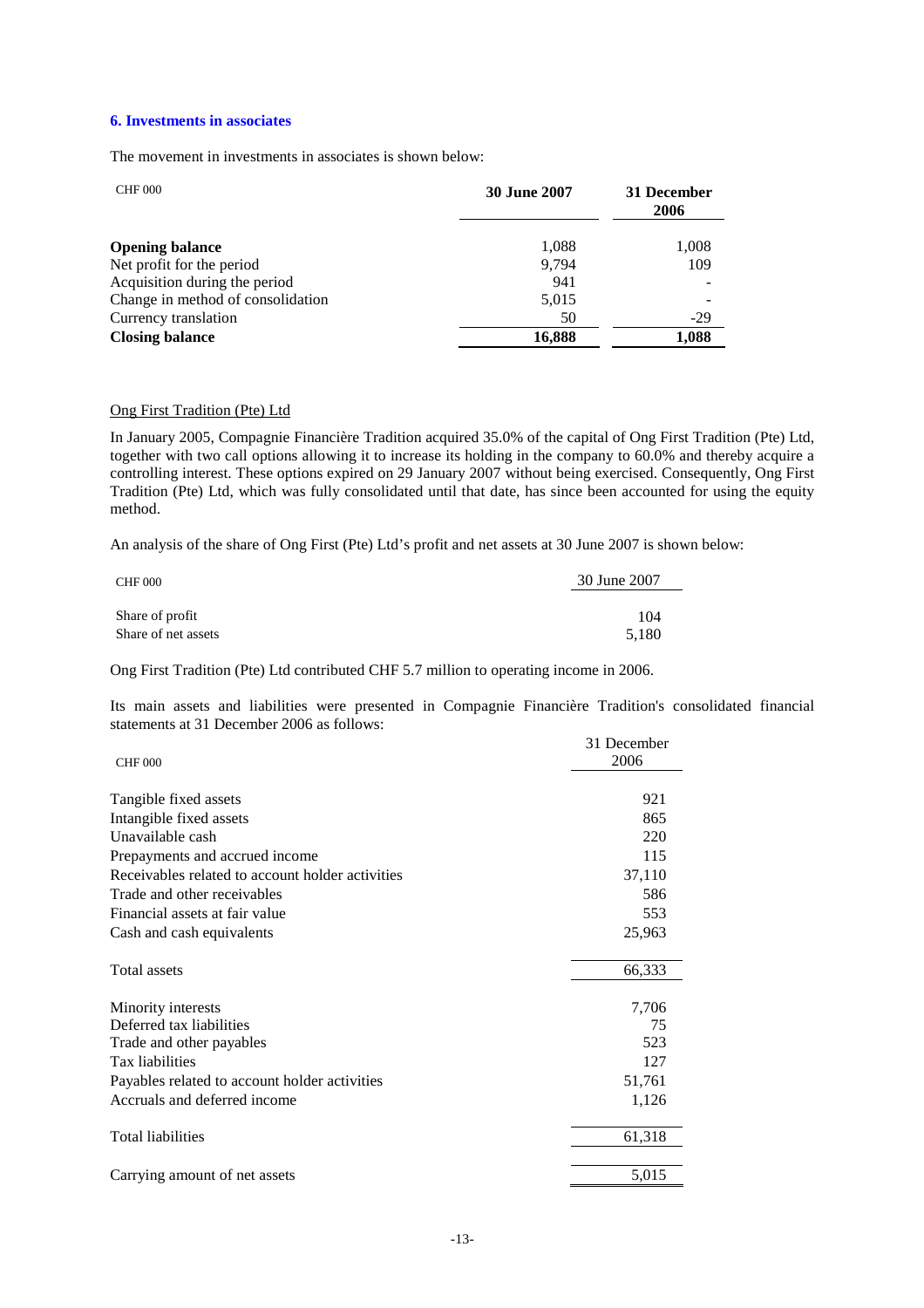#### **6. Investments in associates (cont'd)**

The change in the method of consolidation used for Ong First Tradition (Pte) Ltd resulted in an outflow of cash and cash equivalents of CHF 25,963,000, which is presented separately in the interim consolidated cash flow statement under investing activities.

#### Reset Holding (Pte) Ltd

In December 2006, Compagnie Financière Tradition signed a memorandum of agreement for the acquisition of a 15% stake in a newly created company, Reset Holding (Pte) Ltd, capitalised at USD 0.1 million. In January 2007, the Group authorised the use by the new structure of a customer database - bringing the memorandum into effect.

Under this agreement, Compagnie Financière Tradition is entitled to appoint a director to the Board of Directors of Reset Holding (Pte) Ltd and, consequently, to exercise significant influence on the company's financial and operational policies. Accordingly, Reset Holding (Pte) Ltd - which holds 100% of the capital of Reset (Pte) Ltd, a company involved in the electronic matching of interest rate swaps - has been accounted for using the equity method since it commenced operations.

The final terms of this agreement were set out in a contract signed on 19 July 2007.

The fair value measurement of the balance sheet on the acquisition date resulted in the recognition of intangible fixed assets of USD 38.0 million. This item consists mainly of customer relationships, and is amortised over 5 years. The operation gave rise to negative goodwill of CHF 7.0 million, which is recognised under the share of profit of associates.

An analysis of the share of Reset Holding (Pte) Ltd's profit and net assets at 30 June 2007 is shown below:

| <b>CHF 000</b>      | 30 June 2007 |
|---------------------|--------------|
| Share of profit     | 9.467        |
| Share of net assets | 9.463        |

#### **7. Discontinued operations**

In 2006, Compagnie Financière Tradition decided to dispose of its subsidiaries providing services to retail customers in Europe and the Americas.

In Europe, the Group is finalising the disposal of its interest in Monecor (London) Ltd, a spread betting company, initiated at end-2006. An agreement was signed on 29 June 2007. This operation is contingent on certain conditions, including approval from UK regulator, the Financial Services Authority (FSA).

In April 2007, Compagnie Financière Tradition disposed of its holding in ABC Clearing Ltd for CHF 1.1 million. The sale generated a consolidated loss of CHF 1.1 million, presented under loss after tax from discontinued operations. The operation resulted in a net cash outflow of CHF 0.9 million.

Finally, discussions are continuing with various investors regarding the sale of S.P. Angel & Co. Ltd.

In the United States, Compagnie Financière Tradition disposed of 80% of its holding in FXDirectDealer LLC, in December 2006, reducing its stake in the company to 15%.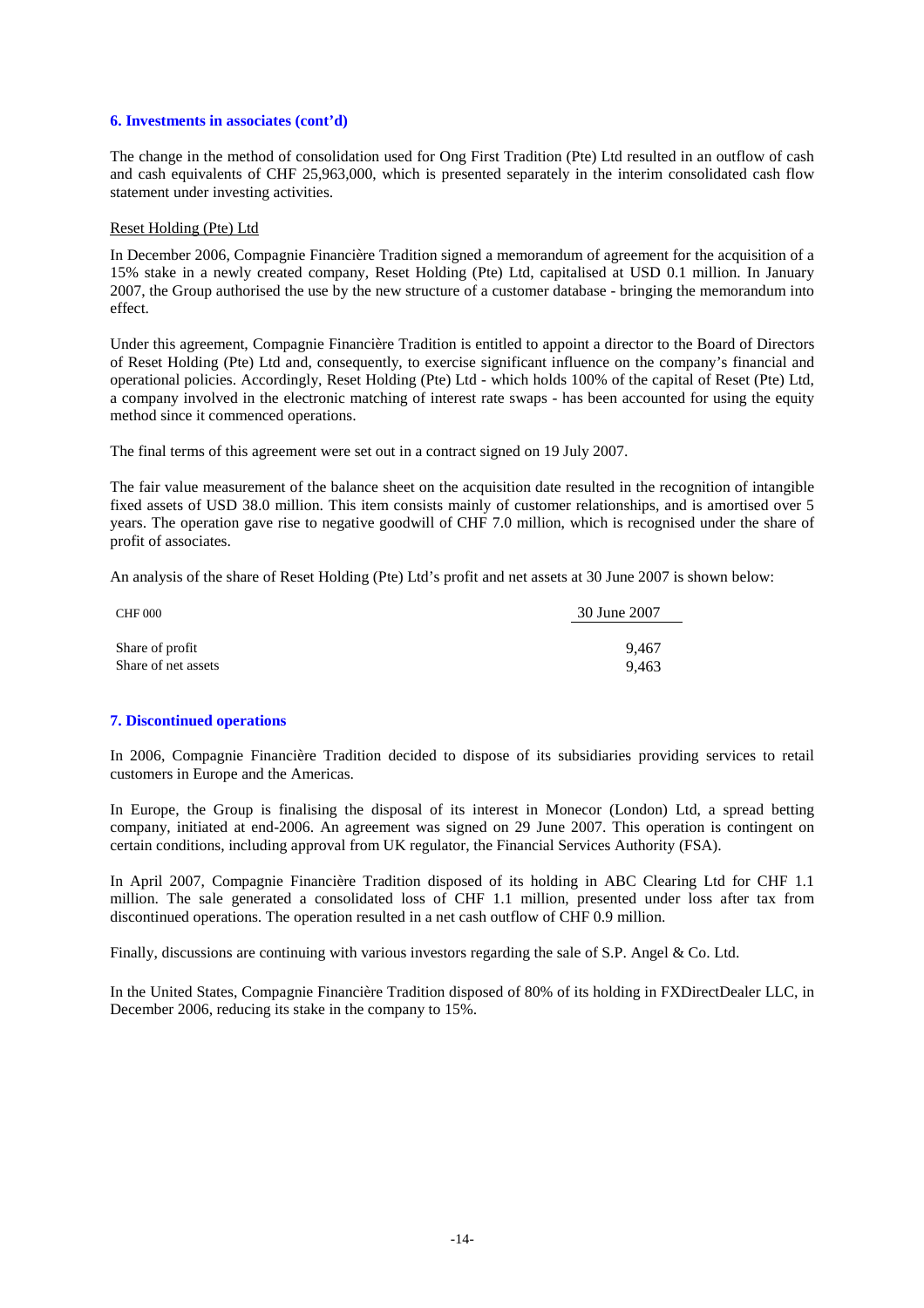#### **7. Discontinued operations (cont'd)**

Cash flows related to discontinued operations are as follows:

| <b>CHF 000</b>                                                                       | <b>30 June 2007</b> 30 June 2006 |                 |
|--------------------------------------------------------------------------------------|----------------------------------|-----------------|
| Net cash flows from operating activities                                             | 6.208                            | 3.206           |
| Net cash flows from investing activities<br>Net cash flows from financing activities | $-2.071$<br>$-13,202$            | $-516$<br>4.843 |

The main assets and liabilities of companies held for sale at 30 June 2007 were as follows:

| <b>CHF 000</b>                                            | <b>30 June 2007</b> | 31 December 2006 |
|-----------------------------------------------------------|---------------------|------------------|
| Non-current assets                                        | 1,579               | 1,331            |
| Other current assets                                      | 8,866               | 5,423            |
| Receivables related to account holder activities          | 338,856             | 180,735          |
| Cash and cash equivalents (Note 5)                        | 19,637              | 28,364           |
| Assets held for sale                                      | 368,938             | 215,853          |
| Short-term financial debts                                |                     | 13,039           |
| Payables related to account holder activities             | 335,795             | 171,630          |
| Other current liabilities                                 | 5,916               | 2,065            |
| Liabilities directly associated with assets held for sale | 341,711             | 186,734          |
| Carrying amount of net assets                             | 27,227              | 29,119           |

The carrying amount of net assets approximately correspond to their fair value.

Short-term financial debts were fully repaid during the period.

The spread betting activities of Monecor (London) Ltd gave rise to a provision of CHF 12,542,000 for receivables related to account holder activities. This amount is carried as an expense under "Other operating expenses".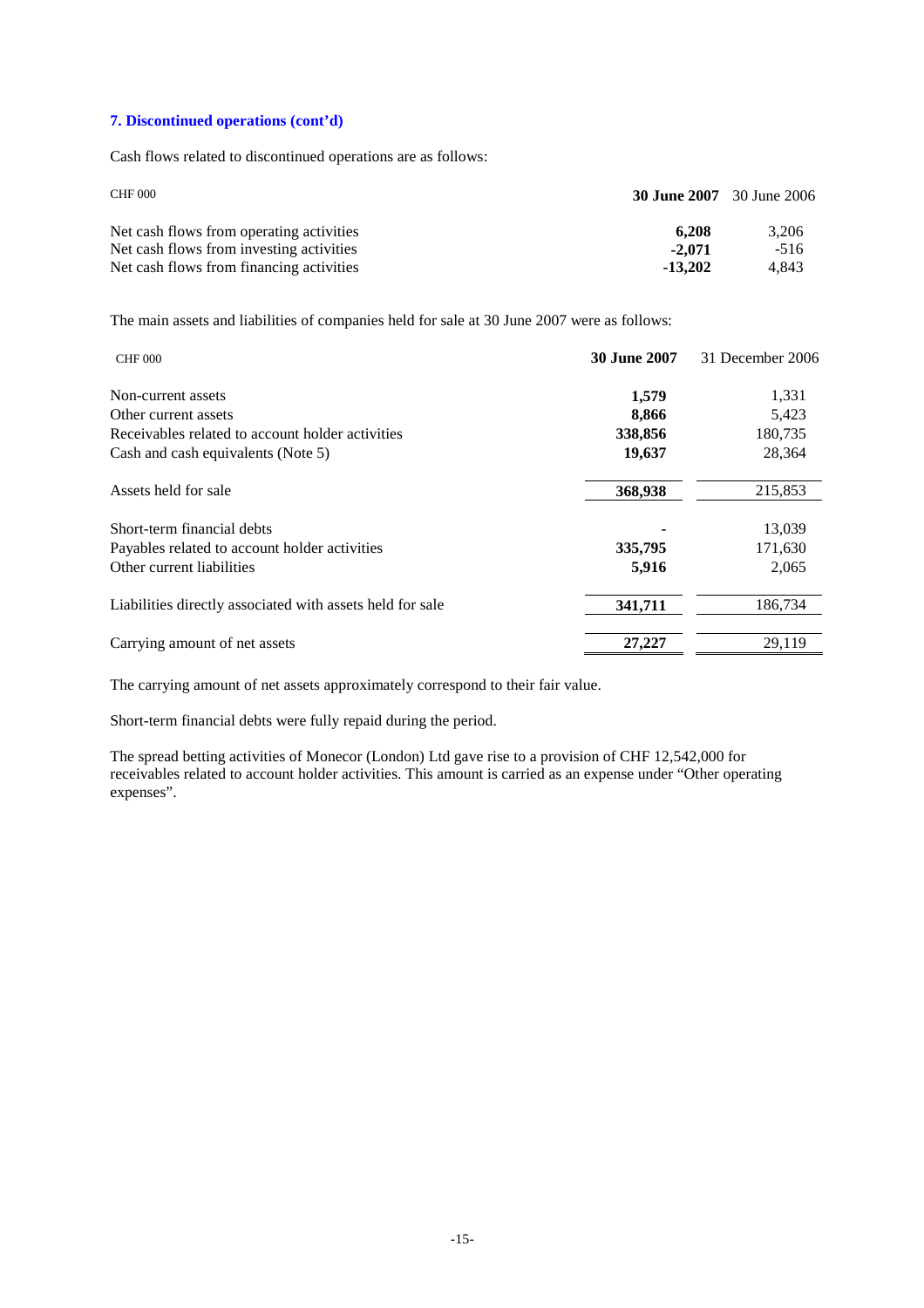#### **8. Financial debts**

On 1 June 2007, Compagnie Financière Tradition signed an agreement for a multicurrency credit line of CHF 140 million, consisting of three types of facilities:

- A term loan facility of CHF 50 million over 5 years, declining by CHF 8 million a year for 4 years and CHF 18 million at maturity.
- A revolving loan facility of CHF 50 million over 3 years, renewable automatically on a daily basis for a period of 360 days.
- A revolving loan facility of CHF 40 million, renewable automatically on a daily basis for a period of 360 days.

The term loan was fully drawn down at 30 June 2007, and CHF 45 million was also drawn from the 3-year revolving loan facility. These drawdowns, which were in Swiss francs, expire on 30 November 2007 and carry a variable interest rate.

The credit lines are secured by a pledge of equity investments in some of the Group's subsidiaries, and replace the CHF 56 million credit facilities available to Compagnie Financière Tradition at 31 December 2006.

Finally, on 31 May 2007, Compagnie Financière Tradition signed a bilateral credit line of CHF 10 million, which is unsecured and renewable automatically on a daily basis for a period of 180 days. This drawdown has a variable interest rate and expires on 28 September 2007. It was fully used at 30 June 2007.

Short-term financial debts at 30 June 2007 include payables to clearing houses of CHF 26,748,000 (CHF 1,207,000 at 31 December 2006). These payables enable the financing of outstanding securities which have gone beyond the expected settlement date (failed trades). They are guaranteed by securities, carried under "Receivables related to matched principal activities", and were repaid early in July upon delivery of the securities.

#### **9. Capital**

20,000 new shares were created at a unit price of CHF 97.50 in March 2007, representing a capital increase of CHF 50,000 and a share premium of CHF 1,900,000.

The share capital totalled CHF 13,720,893 at 30 June 2007, consisting of 5,488,357 bearer shares, with a nominal value of CHF 2.50 each.

#### **10. Dividends**

The following dividend was approved and paid during the period, in accordance with the resolution adopted by the Annual General Meeting held on 25 April 2007:

| <b>CHF 000</b>                                        | 30 June 2007 | 30 June 2006 |
|-------------------------------------------------------|--------------|--------------|
| Dividend of CHF 7.00 per share for the 2006 financial |              |              |
| year $(2005:$ CHF $6.00)$                             | 38.418       | 32.810       |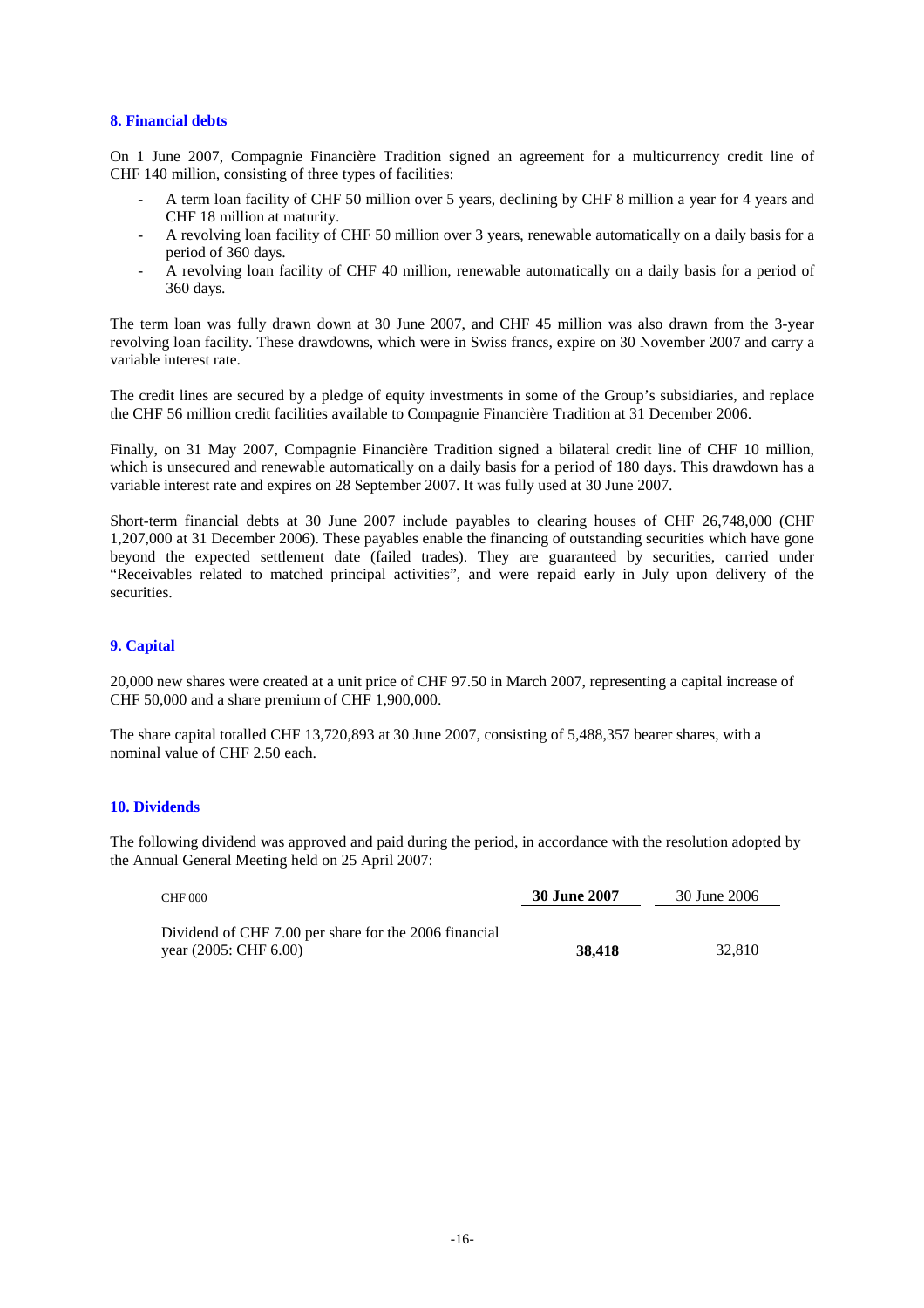#### **11. Related party transactions**

#### Short-term related party receivables

| <b>CHF 000</b>                                        | <b>30 June 2007</b> | 31 December 2006 |
|-------------------------------------------------------|---------------------|------------------|
| Receivables from associates                           | 6,644               | 7,446            |
| Receivables from related companies                    | 624                 | 1,955            |
| Receivables from shareholder and associated companies | 10,968              | 2,484            |
| Receivables from key employees                        | 10,272              | 10,815           |
| <b>TOTAL</b>                                          | 28,508              | 22,700           |
| Long-term related party receivables                   |                     |                  |
| <b>CHF 000</b>                                        | <b>30 June 2007</b> | 31 December 2006 |
| Receivables from key employees                        |                     | 5,173            |
| <b>TOTAL</b>                                          |                     | 5,173            |
| Short-term related party payables                     |                     |                  |
| <b>CHF 000</b>                                        | <b>30 June 2007</b> | 31 December 2006 |
| Payables to related companies                         | 964                 | 1,795            |
| Payables to shareholder and associated companies      | 10,881              | 20,862           |
| Other related party payables                          |                     | 1,646            |
| <b>TOTAL</b>                                          | 11,845              | 24,303           |

 "Receivables from shareholder and associated companies" and "Payables to shareholder and associated companies" include all receivables and payables due to or by Compagnie Financière Tradition and its subsidiaries in respect of their ultimate majority shareholder, VIEL et Compagnie Finance, Paris, and subsidiaries of that company.

#### **12. Off-balance sheet**

Commitments to deliver and receive securities

| CHF 000                           | <b>30 June 2007</b> | 31 December 2006 |  |
|-----------------------------------|---------------------|------------------|--|
| Commitments to deliver securities | 66.732.542          | 38.960.689       |  |
| Commitments to receive securities | 66,739,324          | 38.962.428       |  |

Commitments to deliver and receive securities reflect buy and sell transactions on securities entered into before 30 June 2007 and concluded after that date, in connection with matched principal activities carried out by Tradition London Clearing Ltd, Tradition Asiel Securities Inc., TFS Derivatives Ltd and Tradition Securities and Futures S.A.

#### Guarantees

Through its subsidiary Tradition Service Holding S.A., Lausanne, Compagnie Financière Tradition issued a payment guarantee of EUR 20.0 million in favour of BHF-BANK, in connection with matched principal activities conducted by its subsidiaries Tradition London Clearing Ltd, London, and Tradition Securities and Futures S.A., Paris. This guarantee expired on 30 June 2007 and was then renewed until 31 December 2007.